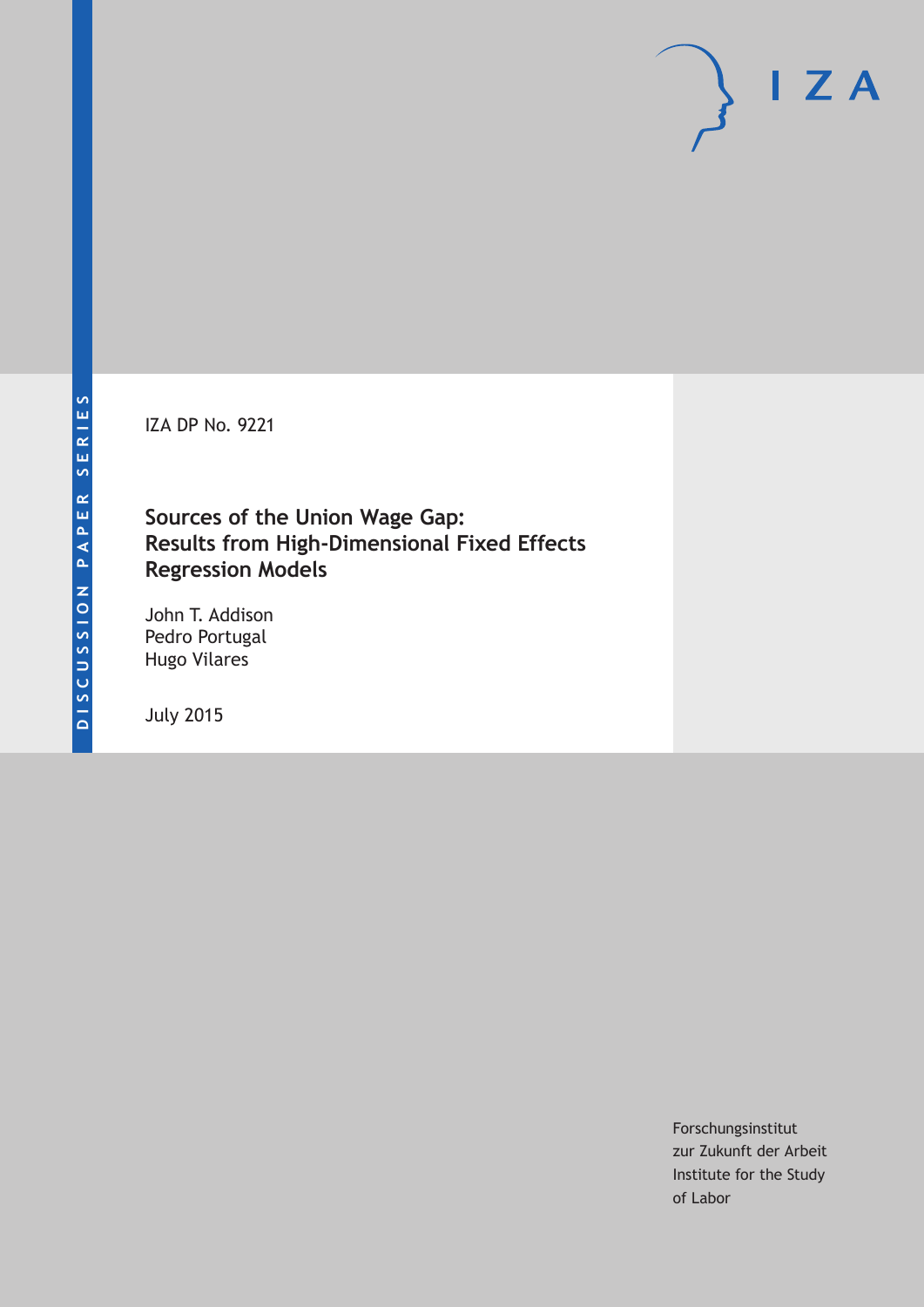# **Sources of the Union Wage Gap: Results from High-Dimensional Fixed Effects Regression Models**

# **John T. Addison**

*Durham University Business School, University of South Carolina, and IZA* 

# **Pedro Portugal**

*Banco de Portugal, Nova School of Business and Economics, and IZA* 

# **Hugo Vilares**

*Banco de Portugal*

# Discussion Paper No. 9221 July 2015

IZA

P.O. Box 7240 53072 Bonn **Germany** 

Phone: +49-228-3894-0 Fax: +49-228-3894-180 E-mail: iza@iza.org

Any opinions expressed here are those of the author(s) and not those of IZA. Research published in this series may include views on policy, but the institute itself takes no institutional policy positions. The IZA research network is committed to the IZA Guiding Principles of Research Integrity.

The Institute for the Study of Labor (IZA) in Bonn is a local and virtual international research center and a place of communication between science, politics and business. IZA is an independent nonprofit organization supported by Deutsche Post Foundation. The center is associated with the University of Bonn and offers a stimulating research environment through its international network, workshops and conferences, data service, project support, research visits and doctoral program. IZA engages in (i) original and internationally competitive research in all fields of labor economics, (ii) development of policy concepts, and (iii) dissemination of research results and concepts to the interested public.

IZA Discussion Papers often represent preliminary work and are circulated to encourage discussion. Citation of such a paper should account for its provisional character. A revised version may be available directly from the author.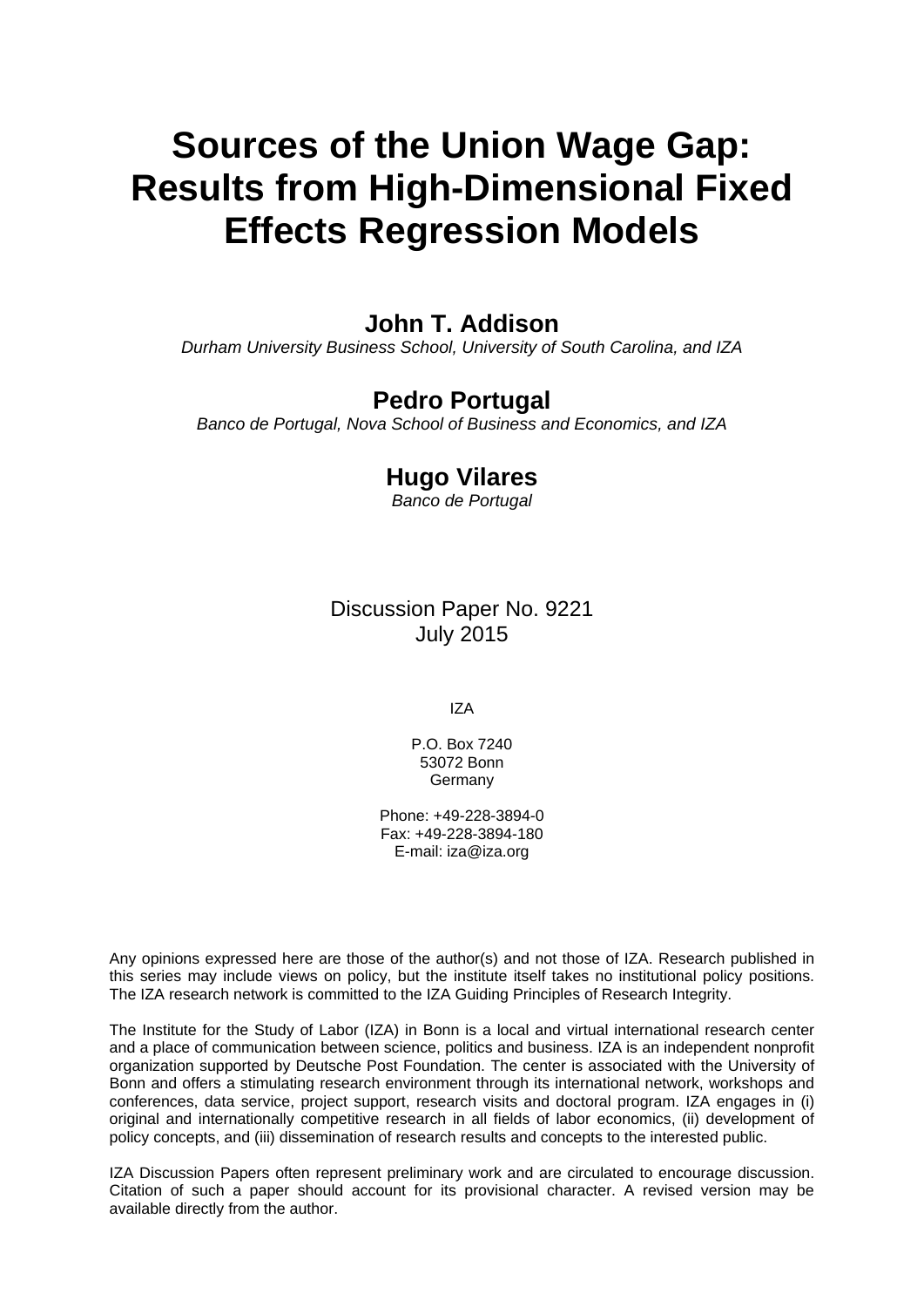IZA Discussion Paper No. 9221 July 2015

# **ABSTRACT**

# **Sources of the Union Wage Gap: Results from High-Dimensional Fixed Effects Regression Models**

This paper provides estimates of the union wage gap in Portugal, a nation until recently lacking independent data on union density at firm level. Having estimated nonlinear and linear estimates of the effect of union density on the wage gap, the next stage of the analysis seeks to account for the influence of worker, firm, and job-title permanent heterogeneity, using a three high dimensional fixed effects strategy. Gelbach's decomposition is used to determine the role of each as sources of the union wage gap. A generalization of this technique is applied for the nonlinear case. We find evidence of a substantial union wage gap in circumstances where the majority of the workforce is organized. There is also some clear indication of substitution effects among different types of compensation that favor of wage supplements (likely reflecting tax considerations) as bargaining power increases. The principal result of the decomposition exercise at the most aggregate level is that the union wage gap is mainly manifested through a firm fixed effect, suggesting that unions may force firms to reposition themselves as far as their wage compensation policies are concerned. A subsidiary result is that matching plays almost no role. More importantly, however, are the results obtained when a distinction is drawn between the (estimated) bargained wage and total earnings. Rising union density has a much greater influence upon the former and is negatively related to the difference between the two. This result is consistent with a wider literature indicating that firms have a 'wage cushion' enabling them to avoid some of the strictures of unionism bargaining power.

JEL Classification: J31, J33, J41, J51, J52

Keywords: union density, union wage gap, total compensation, bargained wages, wage cushion, wage supplements, worker/firm/job title fixed effects, Gelbach decomposition

Corresponding author:

John T. Addison Department of Economics Darla Moore School of Business University of South Carolina 1014 Greene Street Columbia, SC 29208 USA E-mail: ecceaddi@moore.sc.edu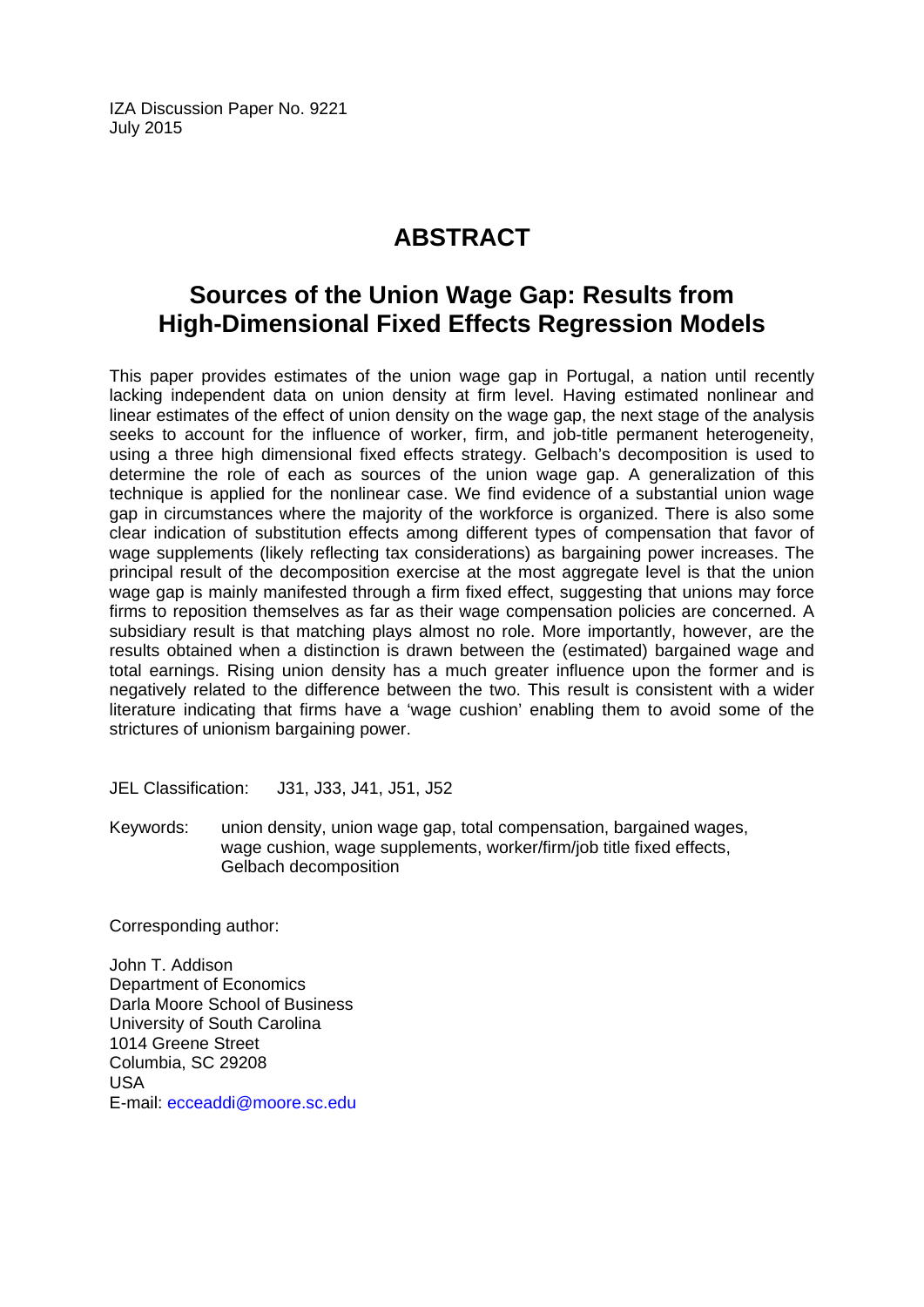#### **I. Introduction**

This paper provides estimates of the union wage gap in Portugal, a nation until recently lacking independent data on union density at firm level, and proceeds to decompose that gap in terms of the contribution of worker, firm, and job title heterogeneity. Estimation therefore proceeds in two main stages. In the first, possessing data on the share of workers organized – if not on any individual worker's union status – a union density-specific fixed effects model is estimated for individual earnings, where the fixed effect represents a different intercept in each worker's wage equation. Then, in a second step, a kernel regression is computed allowing for a nonlinear functional form of the effect of union density on wages. Results are also presented for a linear version of the model.

The next stage of the analysis considers the contribution of the productivity of workers, their occupational distribution, and the compensation policies and human resource strategies of firms to the wage gap. Specifically, it accommodates worker, firm, and job-title permanent heterogeneity, using a three high dimensional fixed effects strategy, and then uses Gelbach's (2016) decomposition to determine the role of each as sources of the union wage gap. Specifically, the difference between the density coefficient in a base earnings function model excluding the three fixed effects and the corresponding coefficient in a regression including them is given by the coefficients on union density in separate regressions of the respective fixed effect on the arguments of the base model. For the nonlinear case, linking the union premium to the extent of worker representation, a generalization of the Gelbach composition is applied and summarized in three curves charting the contribution of the three fixed effects.

We find evidence of a substantial union wage gap of around 15.8 percent when the majority of workers is organized that is either on a par with or exceeds U.S estimates,<sup>[1](#page-40-0)</sup> despite the generalization of wage settlements through extension procedures to virtually the entire labor force. But there is every indication of nonlinearities in the wage gap, a failure to account for which imparts material upward bias to the measure. There is also some clear indication of substitution effects among different types of compensation that favor of wage supplements (as opposed to components linked to working time) as bargaining power increases. The main result of the decomposition exercise for actual/total earnings is that the union wage gap is mainly manifested through a firm fixed effect, suggesting that unions may force firms to reposition themselves as far as their wage compensation policies are concerned. There is also some evidence of a job title effect or 'occupation premium' having to do with the position held by the union worker in the firm. Yet even though unionized firms have higher job titles on average, the evidence of systematic upgrading of union workers in the compensation tables is muted. That said, job title effects are stronger than worker quality. Union workers are of only marginally higher unobserved and observed

<span id="page-3-0"></span> $1$  See the early studies of Blanchflower and Bryson (2003), and Hirsch (2004); and, especially, the more recent plant-level studies of Frandsen (2012), and Lee and Mas (2012).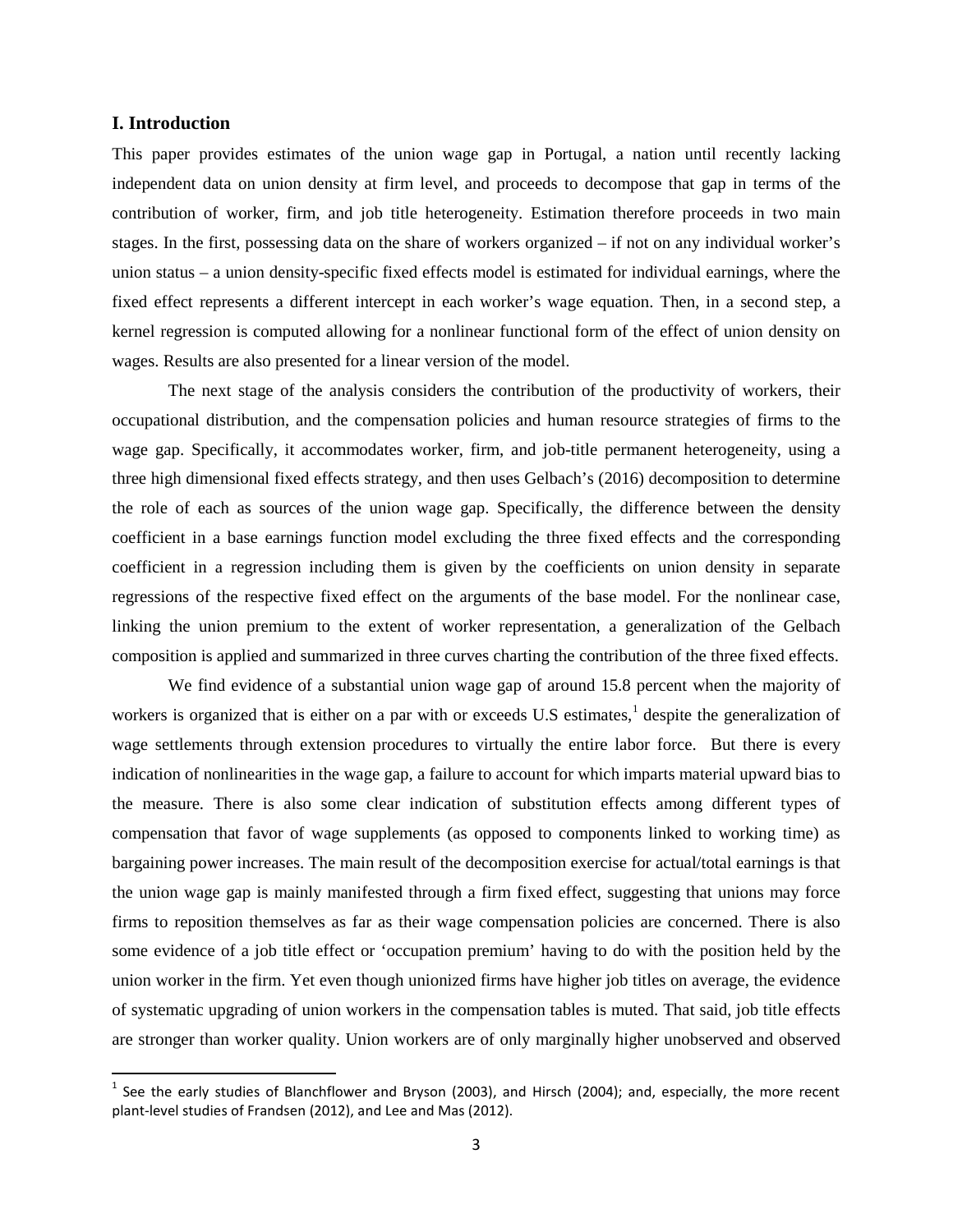permanent quality than their nonunion counterparts. One further result is of interest for the actual earnings measure: our analysis reports minimal influence on the wage gap stemming from the quality of the job match, namely the matching of higher quality workers with more productive firms. That is, a 'combined' worker and firm fixed effect also capturing the interaction between these two effects explains little more of the union wage gap than do their separate contributions.

Developments in the wider earnings determination literature suggest that a distinction might usefully be drawn between actual earnings and the bargained wage. The latter is not directly observed in the datasets used in this inquiry. Drawing on research by one of the present authors, however, estimates of the latter can be derived from the distribution of base wage rates for which we do have information. A rather different set of results are obtained when Gelbach decompositions of the bargained wage, and of the so-called wage cushion – the difference between the current actual wage and the ruling contractual wage (set for each worker in a collective agreement) – are implemented. In the first place, union density is more strongly related to the bargained wage than is the case for actual earnings. Here, by construction, the principal vehicle is the job title fixed effect, with only a small role now being played by firm (and worker) fixed effects. In the second place, decomposition of the wage cushion suggests that firms may seek to compensate for elevated job titles by reducing the wage cushion, although they are constrained by union power in this regard. This evidence comports with findings in the literature to the effect that the wage cushion partly offsets or dilutes the impact of collective (Cardoso and Portugal, 2005).

The plan of the paper is as follows. To set the scene, section II outlines the machinery of collective bargaining in Portugal. Section III describes the unique datasets used in this inquiry. The modeling strategy is carefully outlined in section IV prior to the presentation of the detailed empirical results in Section V. Section VI contains the results of several robustness checks. A brief summary concludes.

#### **II. The Bargaining Framework**

Portuguese law makes provision for three types of collective bargaining at national, regional, and local level. First, there is firm-level bargaining between an individual company and one or more unions. These so-called *Acordos de Empresa* (or AEs) are important in the oil sector and transport and communications. Second, there are collective agreements signed by several employers that are not part of an employers' association and one or more trade unions, known as *Acordos Colectivos de Trabalho* (or ACTs), that are significant in the financial sector and utilities. However, it is industry-level/branch or sectoral agreements, so-called *Contratos Colectivos de Trabalho* (CCTs), negotiated between one of more employers' associations and one or more unions, that predominate. CCTs in conjunction with extension agreements (described below) that are very largely based on them explain levels of collective bargaining coverage in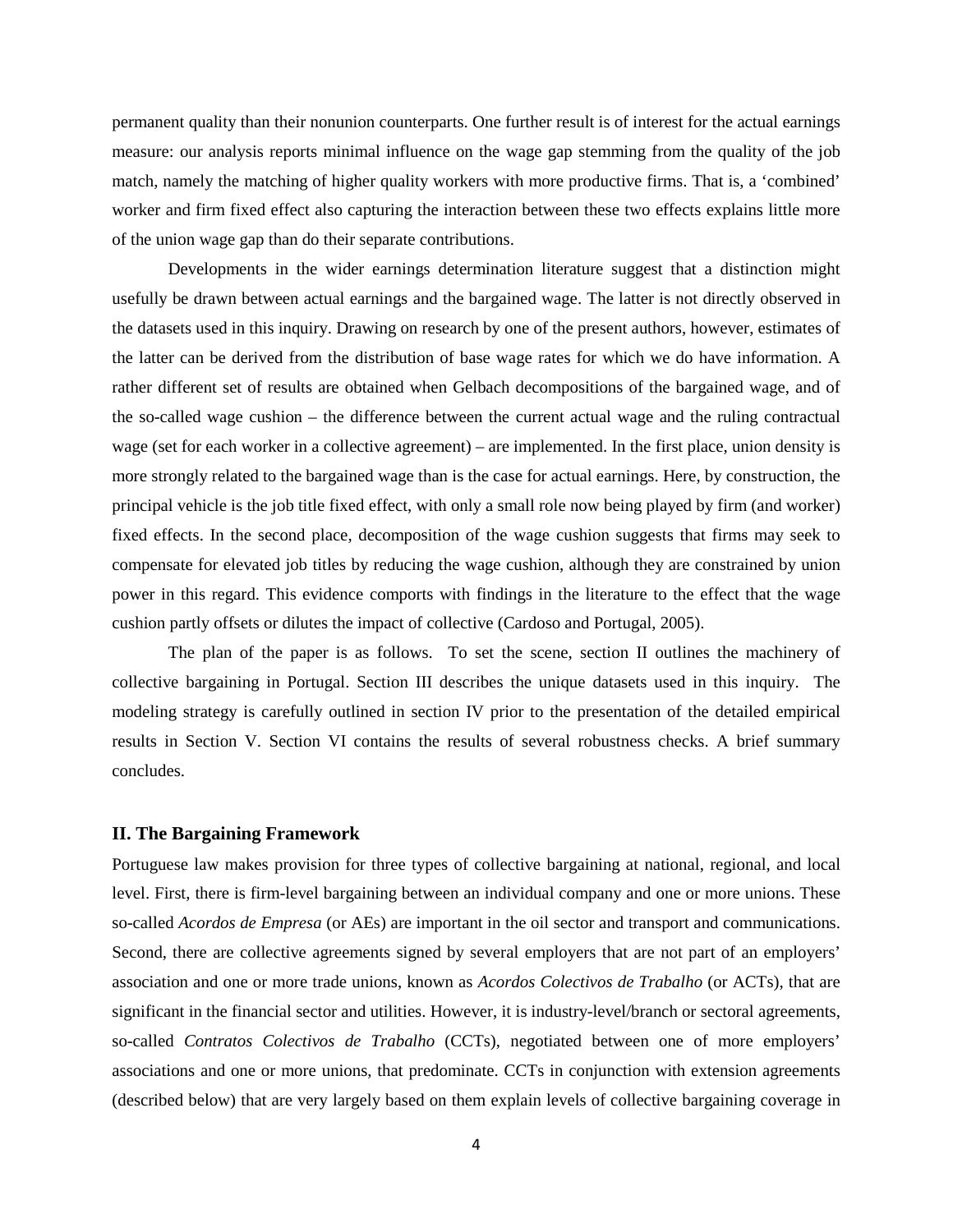the order of 90 percent of workers when union density approximates 11 percent (see Addison, Portugal, and Vilares, 2015). The vast majority of agreements are signed by unions linked to the two major union confederations: the CGPT-IN or General Confederation of Portuguese Workers, and the UGT or General Workers' Union. The gaps in coverage are largely in personal and other services, and in public administration where, despite centralized negotiations between the government and the trade unions, wages are decided upon unilaterally by the government. The wages of employees in publicly-controlled companies, such as public transportation and the postal service, are collectively bargained in the normal way.

The industry-level or sectoral agreements may cover a range of industry-specific occupations but as the system does not rule out parallelism or overlapping collective agreements a single enterprise may be covered by two or more agreements depending on the union affiliation of the workers (although as a practical matter the content of most of the agreements is similar, the respective tables of wages tending to be the same). The situation may be further stratified if the firm in question straddles more than one line of economic activity, thereby belonging to one or more employer associations. As a result of fragmentation, therefore, several agreements may coexist for the same region, occupation, and firm. Horizontal or occupation-based agreements are also possible, although they are infrequent largely because the law gives precedence to vertical sectoral agreements many of which are signed by a large number of primary unions that may include occupation-based unions.

Portuguese collective agreements are at once both extensive and general. They are extensive insofar as they cover many categories of worker. On average branch agreements have historically set wages for around 100 job titles, or *categoria profissional*. However, the contents are general. Thus, for example, agreements set wage floors and make no attempt to anticipate earnings growth beyond that set by collective bargaining and incorporate such development within the contract (as in countries such as Sweden). As a result, the links between wage growth in Portuguese contracts and the actual economic conditions obtaining at firm level can be very loose, giving the firm freedom of maneuver to tailor remuneration according to its prevailing economic circumstances. Other research has exploited this difference between actual wages and the contract wage – termed the 'wage cushion' – to offer an explanation for considerable wage flexibility (and low unemployment) in the past despite institutional structures that prima facie might be expected to impart rigidity (see, in particular, Cardoso and Portugal, 2005). In analyzing the role of union density on wages, therefore, our own analysis will reflect not only actual wages but also the (estimated) contractually bargained wage and the difference between the two (the wage gap). In addition, since Portuguese contracts set other minimum conditions apart from the basic monthly wage level – most typically, allowances for meals, overtime, shifts, and bonuses not having a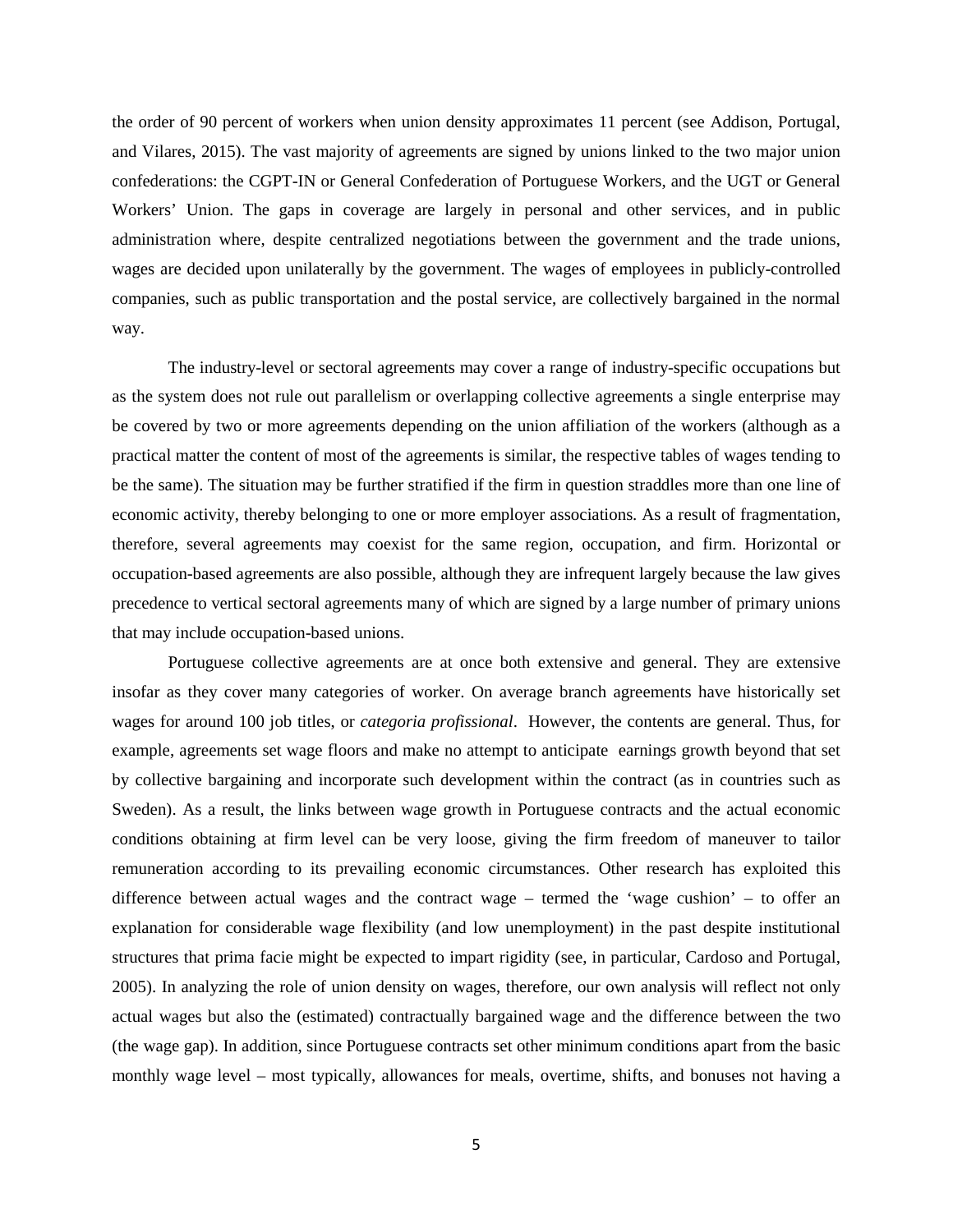basis in productivity – our analysis will also investigate the impact of union density on these other components of actual earnings as well.<sup>[2](#page-3-0)</sup>

The most potent mechanism shaping the formation of wages has traditionally been the systematic extension via so-called *Portarias de Extensão* of industry-wide agreements (and occasionally ACTs) by the Ministry of Employment, following a request from either or both of the parties to the agreement. (Voluntary extensions are also possible, while employers who sign an agreement with a trade union(s) usually extend its application to the entire workforce, irrespective of the worker's union status.) The upshot of this near automatic procedure is that even those wage agreements reached by trade unions and employers' associations with very low representation have had a strong impact in setting wage floors. As indicated earlier, between 70 and 80 percent of the labor force have benefitted from collective agreements without being members of the organizations that signed them. Finally, in the absence of one of the representatives, or in the presence of strategic delays in negotiations/refusals to negotiate, the Ministry of Employment can regulate the sector directly through an Ordinance of Working Conditions, or *Portarias de Condições de Trabalho.* (An arbitration process, either mandatory or voluntary, may be set in motion to unfreeze 'blockages.') The extension mechanism in conjunction with the large number of job titles set down in the typical sectoral agreement together explain the 30,000 (informal) minimum wages referred to in the title of a very recent analysis of the employment and wage consequences of collective bargaining extensions (Martins, 2014). In addition to the extension procedure, wage floors are also set under national minimum wage machinery, set up in 1974. The minimum wage can exceed that set under sectoral bargaining. This guaranteed monthly minimum wage or *Retribuição Mínima Mensal Garantida* (RMMG) was virtually stagnant in real terms between 2002 and 2006, leading to an agreement between the social partners (government, the trade union confederations, and the employers' confederation)<sup>[3](#page-6-0)</sup> in 2006 allowing for an increase of almost 30 percent, to be phased in over five years and setting a medium-term target value  $\epsilon$ 500 by 2011. It has been estimated that the share of minimum wage earners among full-time workers aged 18 to 61 years rose dramatically from 6.7 percent of total employment in 2006 to 16.6 percent in 2010 (Carneiro, Guimarães, and Portugal, 2012: 451).

<span id="page-6-1"></span> $2$  Until recently, it has been the case that Portuguese collective agreements remain in place until a new agreement is signed. Coupled with the *favor laboris* principle that new agreements should yield more favorable conditions that those they are replacing, this has meant that collective agreements have tended to be revised regularly (and typically on an annual basis) only insofar as wages are concerned, their other terms and conditions often being left untouched for many years. Recent changes in the Portuguese labor code mean that collective agreements can now expire if they are not renewed, although the expiry period is protracted.

<span id="page-6-0"></span> $3$  Although the last centralized agreement or pact establishing (a reference value for) nation-wide wage increases was in 1996, a number of agreements have been reached in the tripartite Standing Council for Social Concertation, or *Comissão Permanente da Concertação Social*. On the path of social concertation in Portugal, see Palma Ramalho (2013).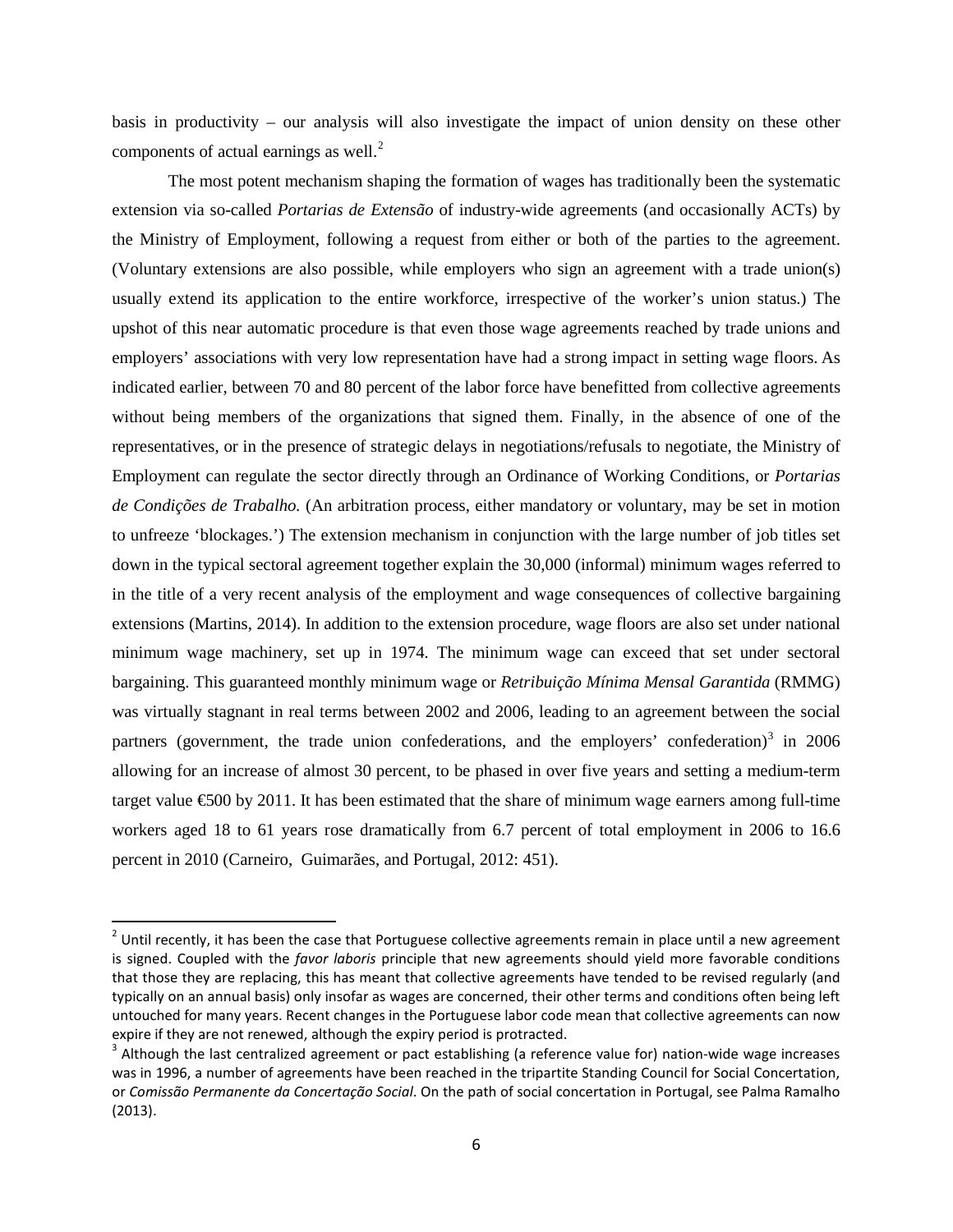As is well known, Portugal was subject to a severe economic crisis in 2011/2013. Both systems of minimum wages – nation-wide and collectively bargained/extended – were disrupted by the crisis. As part of the *Memorandum of Understanding* [4](#page-6-1) concluded between the Portuguese government and the *Troika* in May 2011, it was agreed among other things that the procedures for extending collective agreements would be changed, even prior to which the government committed to restrict the extension of collective agreements.<sup>[5](#page-7-0)</sup> In October 2012 the government announced new criteria for the administrative extension of collective agreements taking into account the representativeness of the negotiating organizations and the implication of such extension for non-affiliated firms. Most importantly, agreements could only be extended if at least one union and one employers' organization requested it and the wider signatory organizations employed more than one-half of the employees in the relevant industry. However, in June 2014 this Resolution was modified: the criterion is now that the employers' association represents at least 50 percent of employees in the sector, or that its associates must include at least 30 percent of micro, small, and medium companies (employing up to 250 employees). As far as the national minimum wage was concerned, the *Memorandum* proposed to make any increase in the minimum wage conditional on economic and labor market developments. The minimum wage was duly frozen and in 2012 and 2013 it stood at the level of 2011 (viz.  $\epsilon 485$ ). It was not uprated to  $\epsilon 505$  – a little above the medium-term target – until October 2014.

Our sample period covers this period of economic crisis, which has been credited with a pronounced downturn in collective agreements<sup>[6](#page-7-1)</sup> and even a radical decentralization of collective bargaining (see EurWORK, 2013, 2014; Schulten, 2013; Schulten and Müller, 2013). While recent research indicates that the death of Portuguese collective bargaining have greatly been exaggerated by outside observers, our own analysis will offer robustness checks that look specifically to the 2010-2013 period.

 <sup>4</sup> The terms of the *Memorandum* are available at http://economico.sapo.pt/public/uploads/memorandotroika\_04- 05-2011.pdf.<br><sup>5</sup> Other changes under the *Memorandum* were revisions to the unemployment insurance system in terms of the

<span id="page-7-0"></span>level and duration of benefits, a diminution in employment protection via a reduction in severance payments and the relaxation of protection against individual dismissals, a reduction in the payment for overtime working and an increase in hours by reducing compensatory time off per hour of overtime, and an expansion of flexible working time arrangements in the form of working time accounts at individual and plant level.

<span id="page-7-2"></span><span id="page-7-1"></span> $6$  For an economic explanation of the reduction in new CCTs and extension ordinances – but not in the number of workers covered by new and existing agreements – see Addison, Portugal, and Vilares (2015).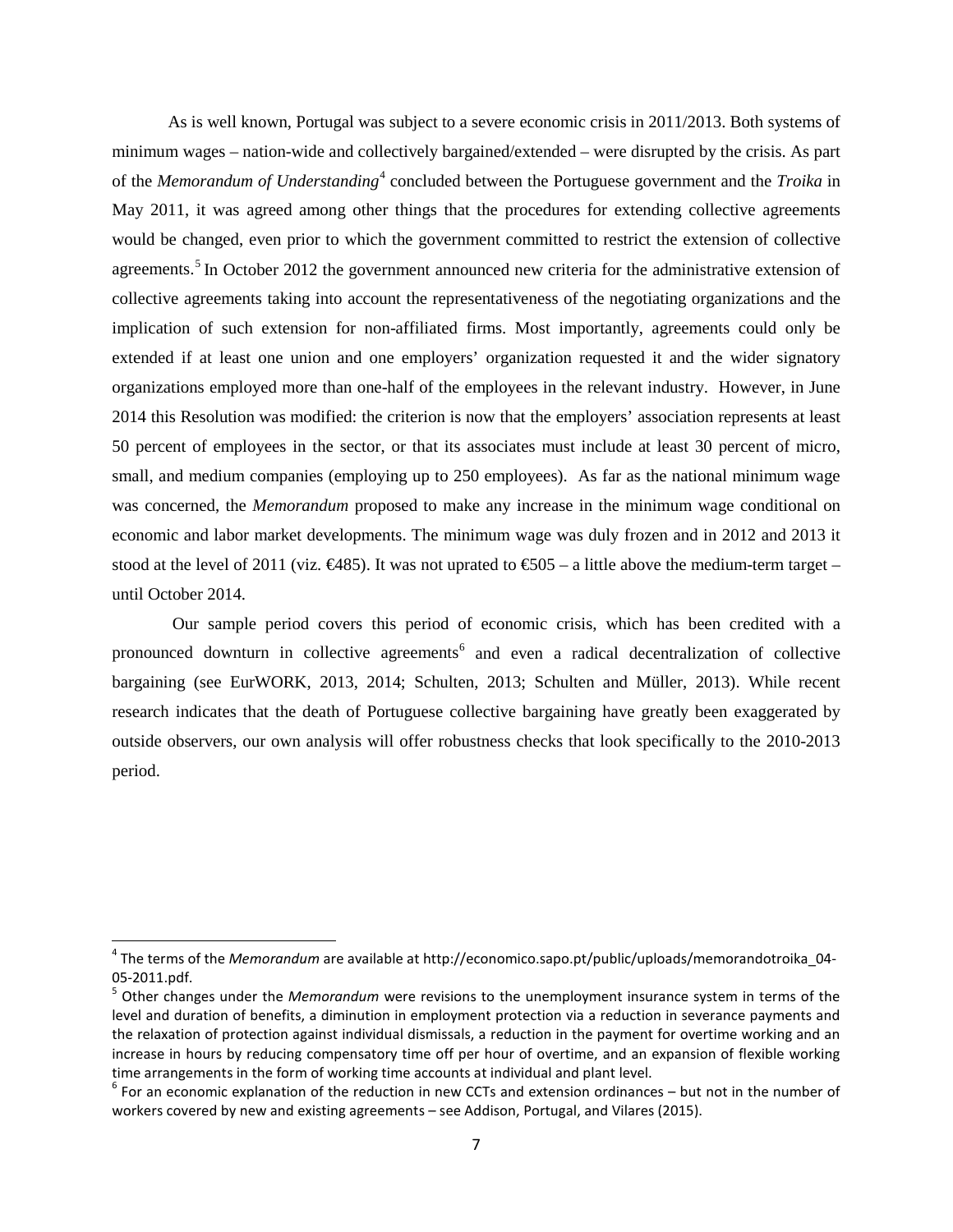# **III. The Datasets**

The data sources used in this exercise are the *Quadros de Pessoal* (Personnel Tables), 1986-2009, and the *Relatório Único* (Single Report), 2010-2013. [7](#page-7-2) Each longitudinal matched employer-employee-job title database is identical other than in one main respect: the successor survey contains data on the union density of the firm that for the first time permit accurate estimates of union density to be obtained.

Beginning with the *Quadros de Pessoal*, the survey is mandatory in nature and is administered by the Ministry of Employment and Social Security on an annual basis for all establishments with at least one wage earner. All workers employed by the firm in the reference month (March of each year until 1993, October thereafter) are reported, although civil servants and workers in domestic service are not covered while the coverage of agriculture is necessarily spotty because of the low share of wage earners in that sector. In short, the entire population of private-sector firms in manufacturing and services with wage earners is covered. Further, by virtue of its mandatory nature, the high response rate in the *Quadros de Pessoal* ensures that problems commonly associated with panel data are much attenuated. This is underscored by the requirement that the data be made publicly available to every worker at the place of work.

The dataset reports the firm's location, industry, employment, sales, ownership, and legal basis. Worker information includes gender, age, skill, broad occupation, schooling completed, starting date with the firm, earnings, and working hours. In addition, the survey also records the form of collective bargaining arrangement and the specific job title held by the worker under collective bargaining.<sup>[8](#page-8-0)</sup> The wage variable is recorded in considerable detail, indicating the worker's gross monthly earnings (the actual or total wage), which sum is split into the following four components: the base wage (i.e. the gross pay for normal hours of work), overtime pay, and regularly and irregularly paid supplements. Normal monthly hours worked and overtime hours are also reported. Note that for the year 2010 alone, an upgraded version of the dataset distinguishes between the three regularly paid supplements, namely the meals subsidy, shift pay, and other benefits not attached to productivity assessments.

The following restrictions were placed on the data. First, the analysis was confined to full-time employed workers in receipt of what was contractually defined for the reporting month. Second, workers from the agriculture, fisheries, and energy products/extraction sectors were excluded. Third, workers aged less than 18 years and greater than 65 years were excised, as also were those whose monthly wages were less than 80 percent of the mandatory minimum wage (or *RMMG*), corresponding to the lowest

<span id="page-8-0"></span>

<span id="page-8-1"></span><sup>&</sup>lt;sup>7</sup> For the years 1990 and 2001 the *Quadros de Pessoal* database was not administered.<br><sup>8</sup> Those workers not covered by any collective agreement are coded as such (i.e. *"non-covered workers"*). According to Addison, Portugal, and Vilares (2015), they comprise less than 10 percent of the sample between 2010 and 2013,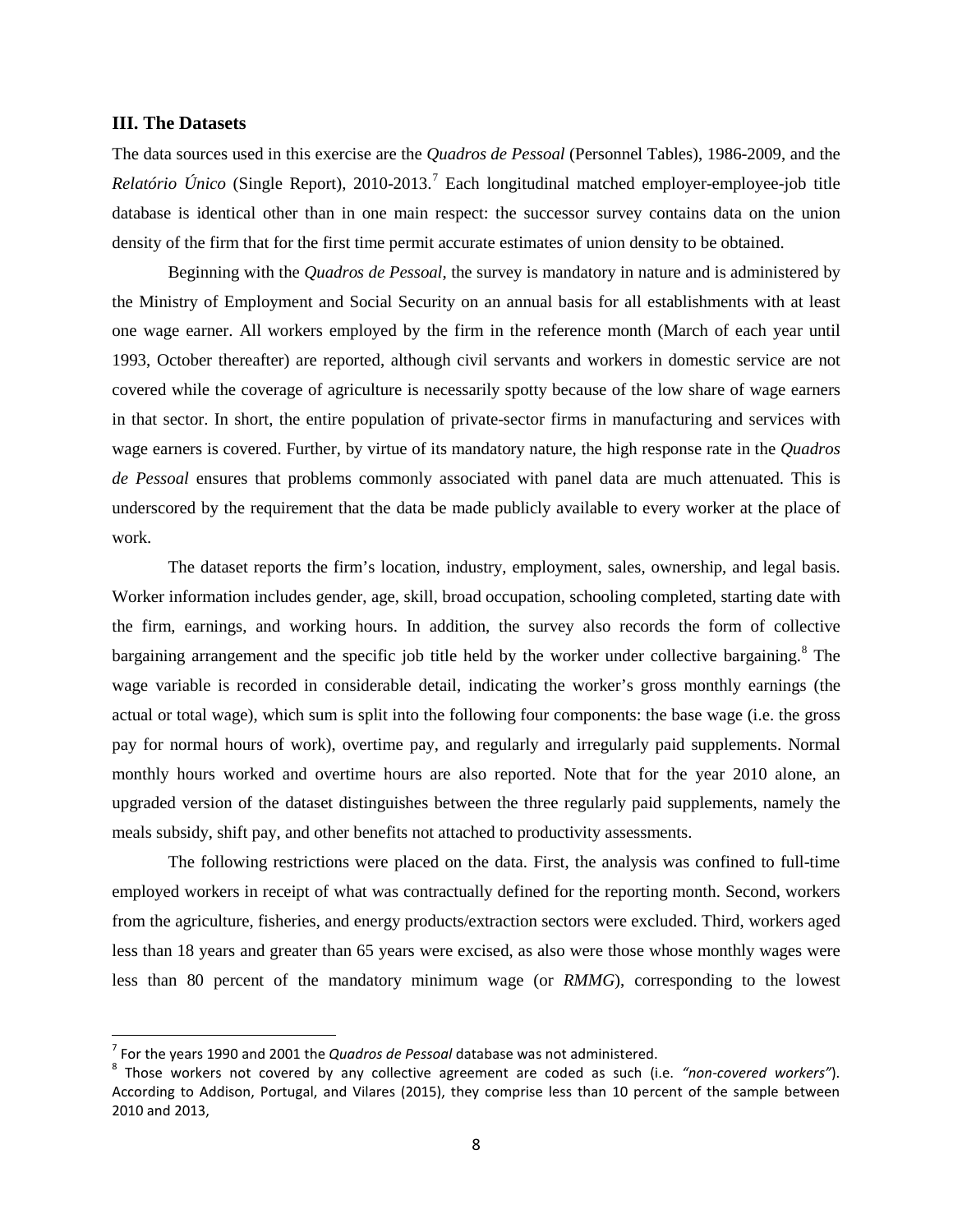admissible wage for apprentices. Finally, observations not belonging to the largest connected group were dropped, amounting to some 1 percent of the total number of observations.<sup>[9](#page-8-1)</sup>

This brings us to the successor *Relatório Único*, initiated in 2010 and ending with the recently made available 2013 wave. As in the later versions of *Quadros de Pessoal,* the database is collected in October of each year. As noted earlier, the key feature of this successor dataset is that it allows us to construct a measure of union density at firm level. Specifically, the survey asks of the manager respondent: "Indicate the number of workers for whom you have knowledge of their membership in a union (because they are union officials, because you deduct membership dues from their salary, or because the worker informed you about his/her membership so as to determine which particular collective regulation is applicable to their case)." The sum total of such workers – whose individual union membership identity is unknown, so that we cannot deploy an individual union membership variable – divided by the number of workers employed by the firm provides our measure of union density.

Overall, the joint dataset includes 34,817,649 observations of worker-year pairs, of which 7,652,890 are from the *Relatório Único.* The joint dataset has a basis in the records of 6,620,991 workers, 732,293 firms, and 142,337 job-titles that were followed since 1986. The contribution of the *Relatório Único* to this total was 2,161,263 workers, 107,064 firms, and 41,684 job-titles, followed between 2010 and 2013.

#### **IV. Modeling**

We next describe the procedures used, firstly, to estimate the union wage gap and, secondly, to account for the component contributions of firm compensation policies, worker ability, and occupation premiums via the estimation of firm, worker, and job title fixed effects, respectively.

#### *Estimation of the Union Wage Gap*

The method used to estimate the union wage gap has two steps. The first estimates a specific intercept for each level of union density. The second offers a (non-linear) semi-parametric treatment of those estimates.

<span id="page-9-0"></span>In the first step we estimate a standard Mincerian wage equation, augmented by a union density fixed effect. Thus, the model can be expressed as:

$$
y_{i,t} = x'_{i,t} \beta + \vartheta_u + \delta_t + \varepsilon_{i,t}, \qquad (1)
$$

 $9<sup>9</sup>$  A connected group exists when at least one element of a worker, job title, and firm links the rest of the group (see Guimarães and Portugal, 2010).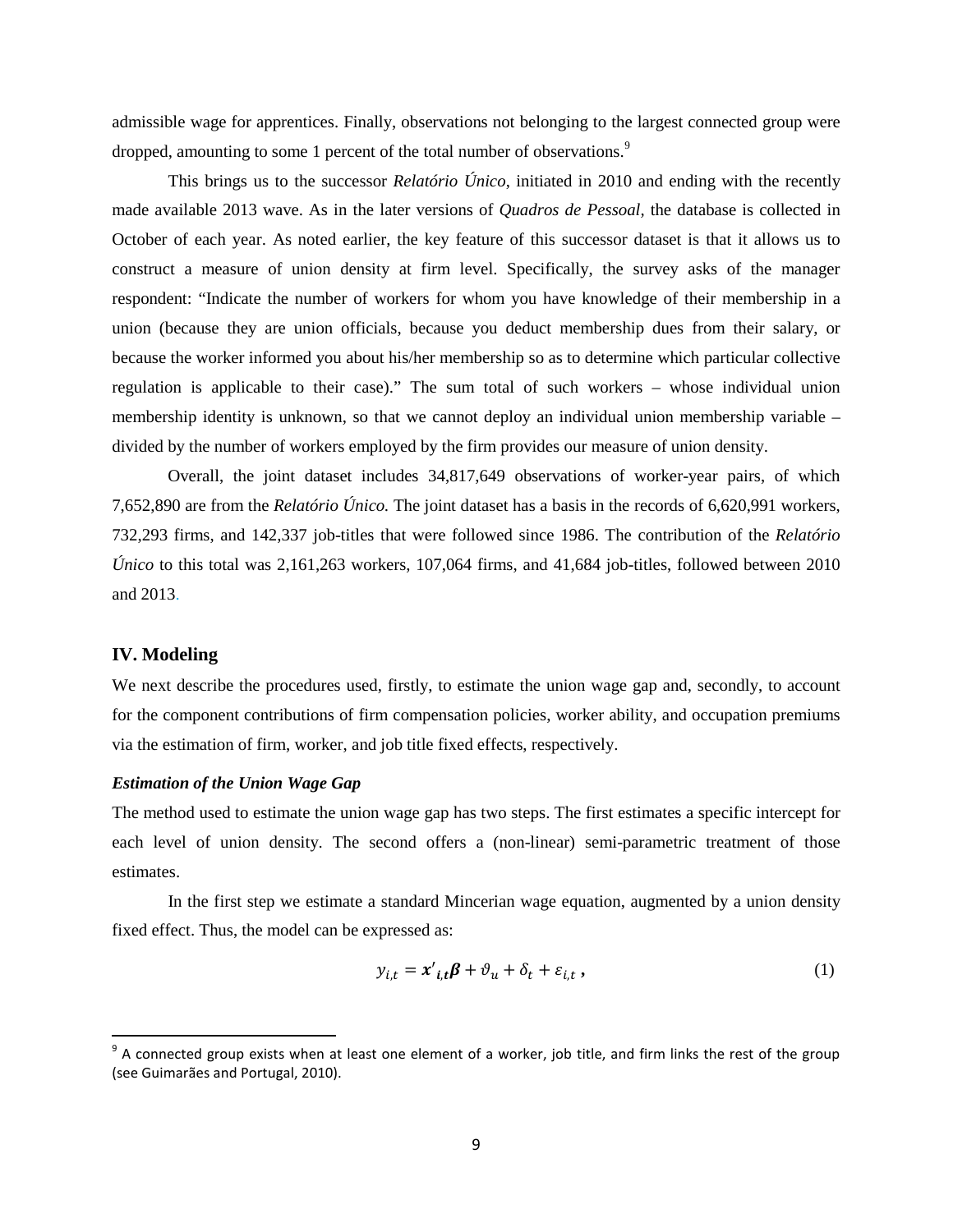where  $y_{i,t}$  is worker compensation,<sup>[10](#page-9-0)</sup>  $x'_{i,t}$  is a vector of k observed characteristics of the worker and his/her employer,  $\beta$  is a vector of coefficients for the observed characteristics of workers and firms,  $\vartheta_u$  is a union density fixed effect,  $\delta_t$  is a set of year dummies, and  $\varepsilon$  is the error component. The explanatory variables (or observed characteristics) of workers and firms are age, age squared, seniority, seniority squared, and dummies for education, firm size, industry, and time.

According to equation (1), there are four factors that explain compensation variation:

- 1. the observed characteristics of workers and firms  $(x'_{i,t})$ ;
- 2. a fixed effect for each level of union density at firm level  $(\vartheta_u)$ ;
- 3. a time fixed effect  $(\delta_t)$ ; and,
- 4. a disturbance term  $(\varepsilon_{i,t})$  that is assumed to have the usual properties.

Equation (1) can thus be interpreted as the conditional expectation of compensation of a given worker, accounting for the observed characteristics of his/her employer, the worker's own observed characteristics, and the level of union density at firm level. In this approach, the number of parameters to be estimated is  $k + T + U$ , as we are considering all the specific intercepts for each level of union density (U).

In the second step, we will estimate a kernel regression linking the estimates of the union density fixed effect and actual union density at firm level:

$$
\widehat{\vartheta_u} = \mathcal{F}(Ud_f) + v_{f,u} \,, \tag{2}
$$

where  $\hat{\theta}_u$  is the union density fixed effect estimate obtained from the first step,  $U d_f$  is the prevailing union density of the firm,  $v_{f,u}$  is the disturbance term, and  $\mathcal{F}(\cdot)$  is a standard Epanechnikov kernel function.<sup>[11](#page-10-0)</sup>

The estimation of local weighted union wage gaps results in a smoothed, nonlinear, and semiparametric estimate of a union wage gap curve**.** To facilitate the interpretation of the results, a convenient normalization requires that the average fixed effect in the case of absent unionization be set equal to zero.

$$
\mathcal{F}(z) = \frac{1}{2Nh^*} \sum_{i=1}^N \frac{3}{4} \left[ \left( 1 - \left( \frac{z_i - z_0}{h} \right)^2 \right) \times \mathbf{1} \left( \left| \frac{z_i - z_0}{h} \right| < 1 \right) \right], \ \mathbf{1}(A) = \begin{cases} 1 & \text{if } A \text{ occurs,} \\ 0 & \text{otherwise} \end{cases}
$$

 $10$  Several types of compensation will be considered: total gross real compensation, bargained gross real compensation, and the wage cushion. In addition, specific components of total gross real compensation are also examined.<br><sup>11</sup> According to the standard methodology of the Kernel function, the Epanechnikov kernel function can be

<span id="page-10-0"></span>described as:

<span id="page-10-1"></span>where *N* is the number of workers in the sample, and  $h^*$  is Silverman's plug-in estimate. Note that we have considered a transformation of the Epanechnikov kernel function to account for the doubling of Silverman's plugin estimate. A discussion of the classical tension between the potential bias and the smoothness of the curve is presented in Cameron and Trivedi (2005). These authors also show that the choice of the particular kernel function does not significantly alter the results.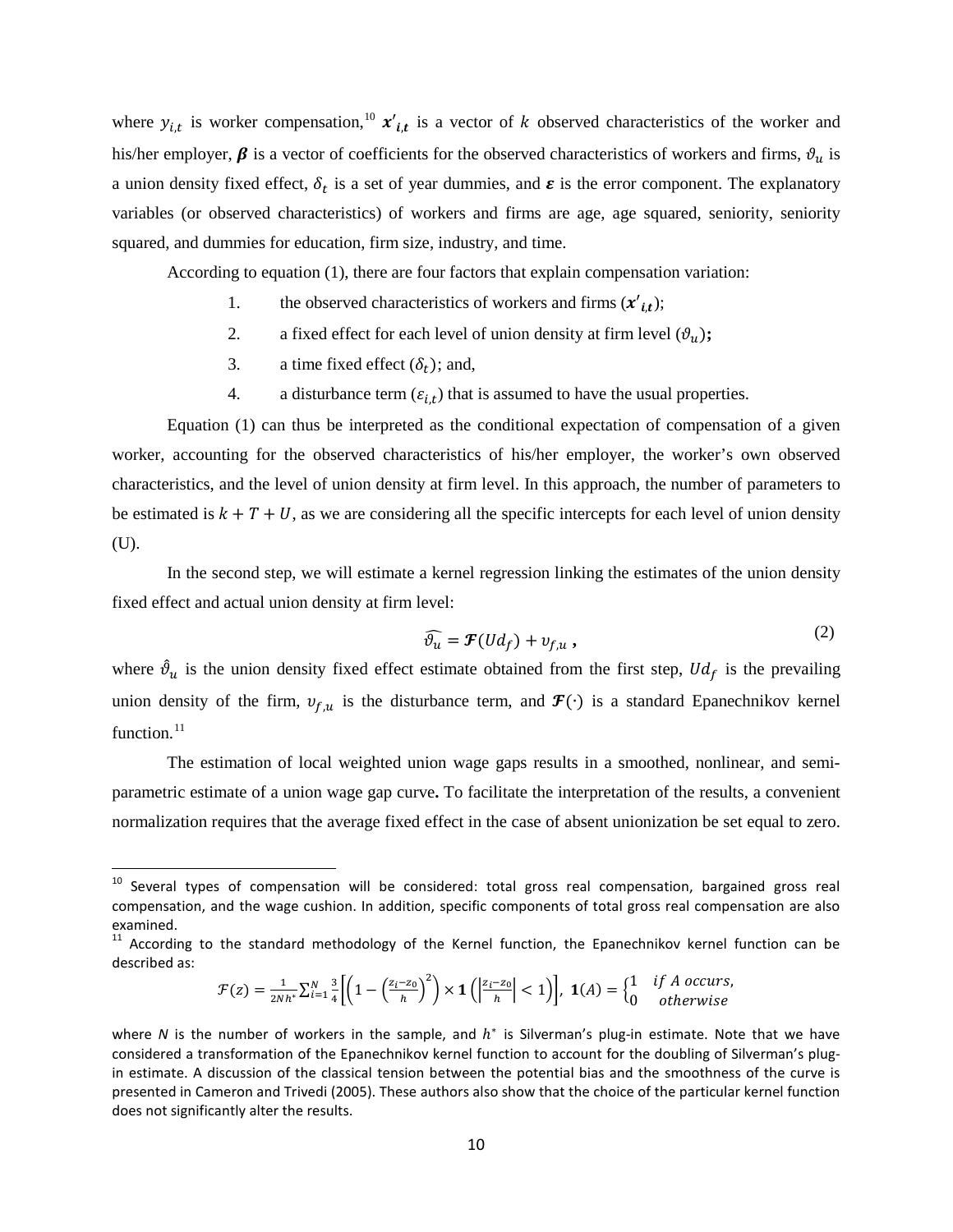This assumption implies no further restriction as the union wage gap represents the relative difference in wages for workers at firms with different levels of union density, controlling for the observed characteristics of workers and firms  $(x'_i)$ .

The estimate  $\hat{\theta}_u$  represents a different intercept in each worker's wage equation. Thus, in the second step of the procedure, we shall allow firms to contribute to the kernel function via their number of workers so that each firm carries implicitly a different weight in the estimation according to its size. This is particularly useful in accounting for compositional issues of the workforce. In other words, because the estimation procedure is conducted at the worker level we are properly weighting the size of the workforce.

Moreover, proper estimation of the model requires high density panel data so as to avoid having segments of the finally estimated curve that are heavily dependent on the sparsity generated by a small number of firms, especially in circumstances where – as in the Portuguese case – the distribution of firms by level of unionization is highly asymmetric (see Addison, Portugal, and Vilares, 2015). In fact, in covering the entire population of employees and private sector firms, the estimates in the first step are not captive to large neighborhoods of union densities lacking firm observations.

Concurrently, a simplified version of this model can be estimated by OLS using a standard OLS approach in which a single slope for the effect of union density replaces specific intercepts for each level of union density, as follows:

$$
y_{i,t} = x'_{i,t} \beta + U d_f \gamma + \delta_t + \varepsilon_{i,t},
$$
\n(3)

where  $Ud_f$  is the level of union density of the employer, and  $\gamma$  is the coefficient associated with the level of union density. As a means of benchmarking, and as a way of demonstrating the usefulness of the model proposed, this benchmark model will form a starting point in what follows.

### *Estimation of the Sources of the Union Wage Gap*

Given the estimate of the union wage gap  $(\theta_u)$ , it is useful to decompose this outcome measure into its constituent mechanisms, namely to identify the contributions of worker, firm, and job-title time-invariant heterogeneity. To this end, we adopt the conditional decomposition of Gelbach (2014).

For purposes of benchmarking, we provide the decomposition for the standard OLS approach. Thus, as a full-specification model, we include in equation (3) the sources of time-invariant heterogeneity – namely, the worker fixed effect  $(\alpha_i)$ , the firm fixed effect  $(\lambda_f)$ , and the job-title fixed effect  $(\theta_i)$  – exploiting the methodology first introduced in Carneiro, Guimarães, and Portugal (20[12](#page-10-1)).<sup>12</sup> The model thus becomes:

<span id="page-11-0"></span> $12$  In our empirical setup, union density is observed for the years subsequent to 2009. Therefore, in order to estimate the fixed effects taking advantage of the entire time-span of the dataset (1986-2013), we estimated an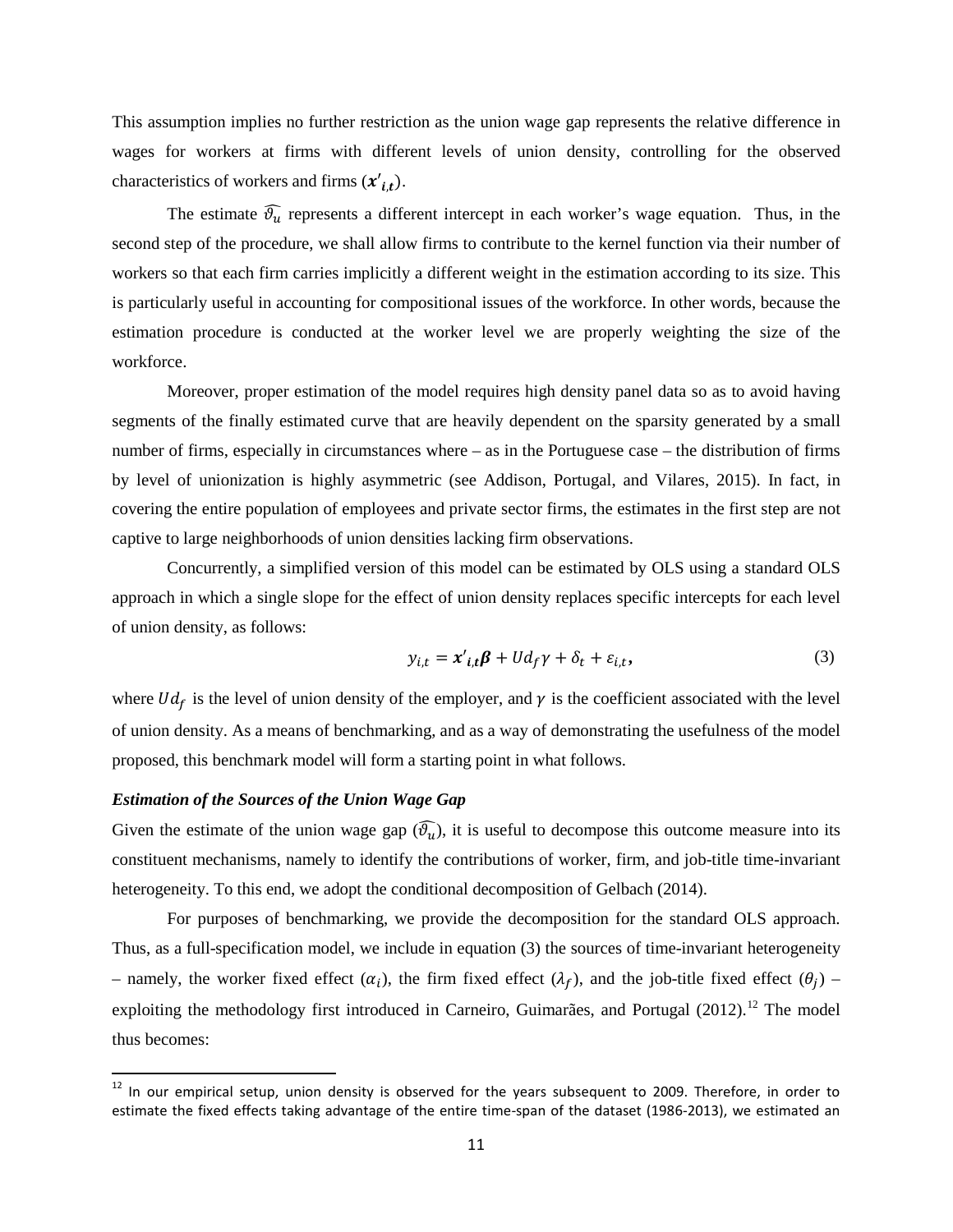$$
y_{i,t} = x'_{i,t}\widetilde{\beta} + Ud_f\widetilde{\gamma} + \alpha_i + \lambda_f + \theta_j + \delta_t + \varepsilon_{i,t}.
$$
\n<sup>(4)</sup>

Following Gelbach (2016), consider equation (3) as the base model, whose union wage gap we intend to decompose, and take as the full specification the model in equation (4). It is shown that the difference between the coefficients in the base and full models is given by:

$$
\widehat{\boldsymbol{\beta}} - \widetilde{\boldsymbol{\beta}} = \mathbb{P}_{\mathbf{X}} \widehat{\boldsymbol{\beta}_{\alpha}} + \mathbb{P}_{\mathbf{X}} \widehat{\boldsymbol{\beta}_{\lambda}} + \mathbb{P}_{\mathbf{X}} \widehat{\boldsymbol{\beta}}_{\theta}, \qquad (5)
$$

where  $\mathbb{P}_{\mathbf{X}} = (\mathbf{X}'\mathbf{X})^{-1}\mathbf{X}'$ . This implies that the terms on the right-hand side of equation (5) are the coefficients of three regressions that regress the estimate of the pertinent fixed effect on the controls of equation (3). Focusing on the coefficients attaching to the union density variable, we have:

$$
\hat{\gamma} - \hat{\tilde{\gamma}} = \hat{\gamma}_{\alpha} + \hat{\gamma}_{\lambda} + \hat{\gamma}_{\theta} , \qquad (6)
$$

which yields an unambiguous and conditional decomposition of the union wage gap into its worker, firm, and job-title time-invariant components.

Similarly, we can apply the same principle of the Gelbach decomposition to the union wage gap *curve* obtained in equation (1). For that purpose, consider equation (1) as the base model, and its expansion to incorporate the fixed effects as the full specification.<sup>[13](#page-11-0)</sup> Accordingly, the latter can be written:

$$
y_{i,t} = x'_{i,t}\widetilde{\beta} + \widetilde{\vartheta_u} + \alpha_i + \lambda_f + \theta_j + \delta_t + \varepsilon_{i,t}.
$$
 (7)

Analogously to the result obtained in equations (5) and (6), we verify that the difference between the union density fixed effect of the full and base models (equations (1) and (7), respectively) can be decomposed into three fixed effects; obtained by estimating three auxiliary fixed effect models where the worker, firm, and job-title fixed effects become the independent variables and the regressors match those of the base model, as follows:

$$
\hat{\vartheta} - \hat{\tilde{\vartheta}} = \widehat{\vartheta_{\alpha}} + \widehat{\vartheta_{\lambda}} + \widehat{\vartheta_{\theta}} , \qquad (8)
$$

In short, not only are we able to unambiguously decompose the union density fixed effect but also the union wage gap curve as well.

l

auxiliary regression from which the worker, firm, and job-title fixed effect estimates were obtained and later introduced in to equation (4). In this auxiliary regression, the union density control was absent. The estimation of the decomposition of Gelbach without the use of this auxiliary regression is performed in the robustness section, below, for the years 2010-2013.<br><sup>13</sup> Following the same reasoning as presented above, an auxiliary regression was used to estimate the worker, firm,

<span id="page-12-0"></span>and job-title fixed effects. In the robustness section, for the years 2010-2013, the methodology is applied in a one step procedure where the worker, firm and job-title fixed effects and the union density impacts are jointly estimated.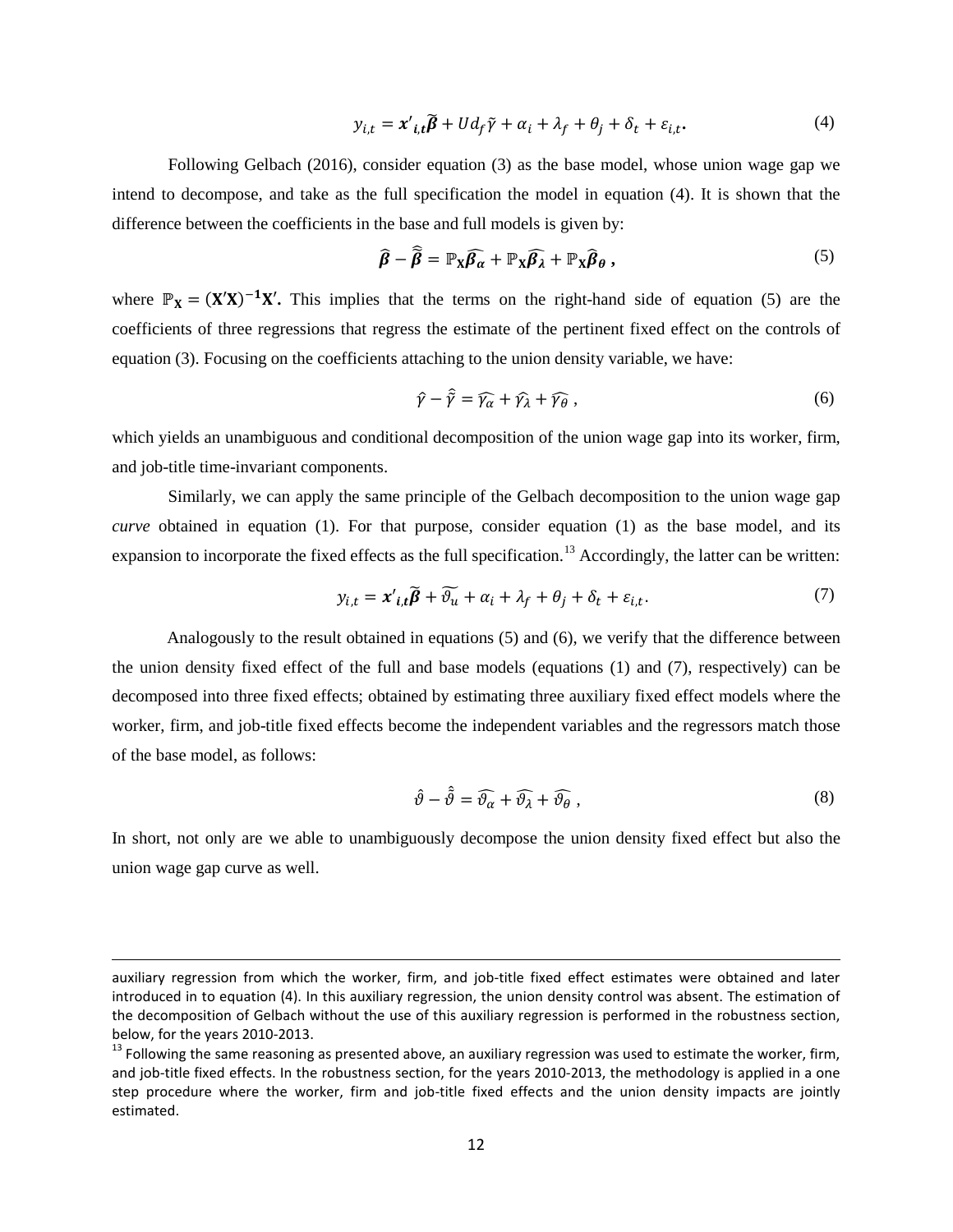## **V. Main Findings**

### *The Union Wage Gap Curve for Total Earnings*

Table 1 contains full results of estimating the union wage gap in Portugal following the OLS approach described in equation (3). That gap is some 15.3 percent  $[(e^{0.142} - 1)$ .100], which is indicative of a sizable union wage differential after controlling for observed worker and firm characteristics.

#### (Table 1 near here)

This wage differential is to be interpreted in the following way: it represents the wage difference/gap between two identical workers, one of whom is employed in a fully unionized firm and the other in an otherwise identical non-unionized firm. Moreover, this methodology implies that the value of the union wage gap for each point in the continuum of union density is determined by and conforms to a linear relationship. However, an important issue is whether the marginal change in the union wage gap is in fact the same when a newly unionized worker joins a union-free workforce as opposed to one in which a large plurality of workers are organized. In seeking to estimate a union wage gap without assuming constant marginal effects throughout, we shall follow the methodology described earlier to estimate the union wage gap *curve*. This estimate is shown in Figure 1. It demonstrates that the linear approach is misleading. In particular, unions need some critical mass (of unionized workers) in order to influence wages materially. That is to say, only above some threshold – slightly in excess of 20 percent – do higher levels of unionism feed through into increasing union wage gaps. The premium peaks at approximately 20 percent for levels of unionization of around 70 percent, after which point we observe a modest decline.

### (Figure 1 near here)

A plausible explanation for the shape of the fitted curve relies on the idea that the bargaining power of a union is a function of its ability to credibly threaten the employer through a withdrawal of labor (e.g. Farber, 1986). Moreover, conventional models of the union depict the union objective as one of seeking to increase wages (or the firm's payroll) subject to maintaining the firm intact or its being able to earn some minimum acceptable profit level. It is reasonable to assume that unions need some minimum complement of unionized workers to effectively impose costs on the employer in the event of a failure to agree. With a preponderance of the workforce organized, the capability to impose a total shutdown is implied, such that further increases in union density are not to be equated with higher union wage gaps.

#### *Union Wage Gap Curves by Component of Total Earnings*

The total monthly compensation of a worker can be divided into several components. In Portugal, a fraction of a worker's compensation is a function of working time and the work schedule. Thus, the worker receives a fixed monthly wage (the base wage), namely monthly compensation for the normal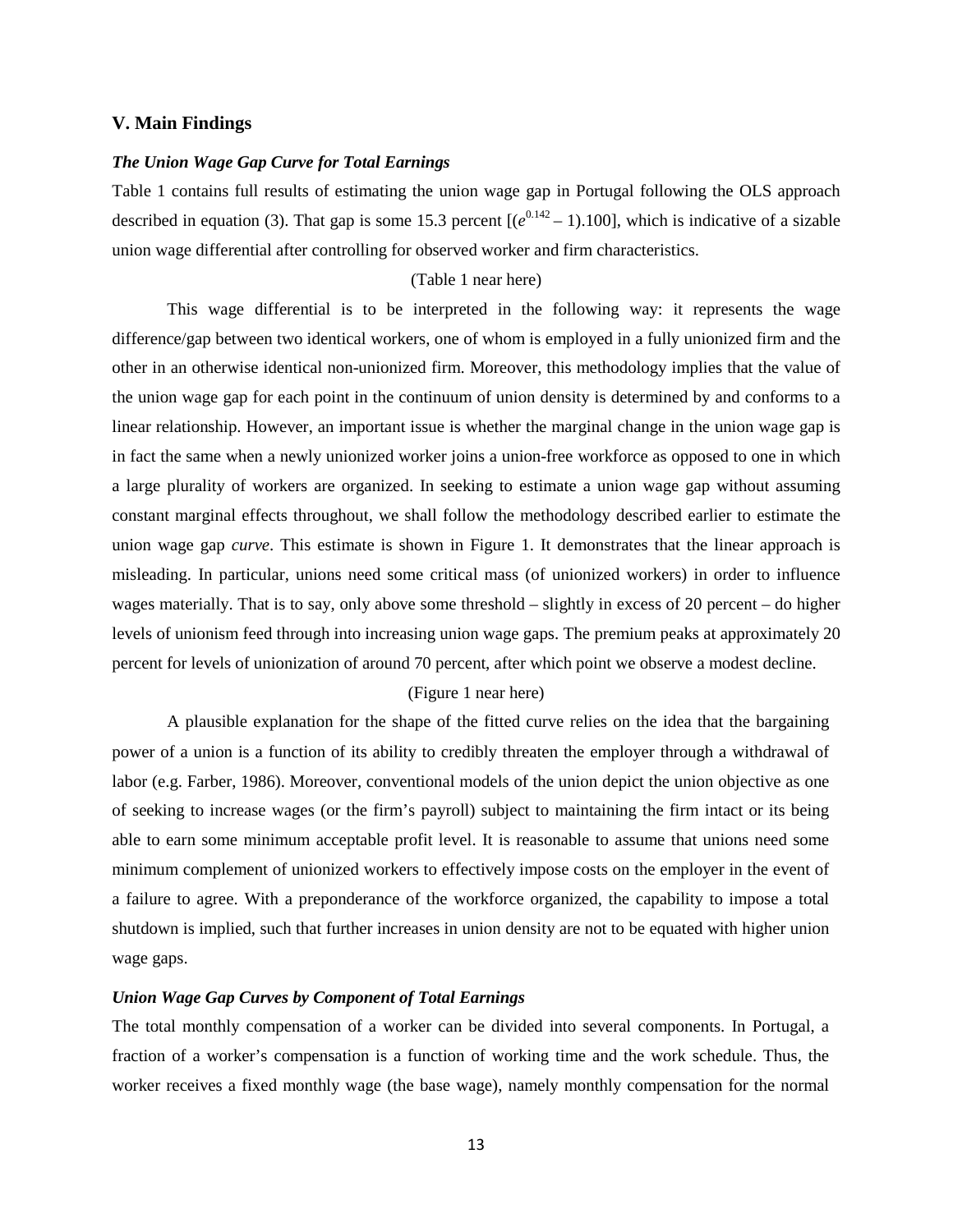work period. As appropriate, there are also overtime or shift payments. Beyond these components, workers are commonly entitled to fringe benefits. For example, by law a worker is entitled to a fixed daily meals allowance for each day worked. Additionally, there are other more diffuse regular fixed fringe benefits, which may include job seniority bonus (*diuturnidades)*, employer contributions to employees' private pension plans, health insurance, and even child allowances. On top of regular compensation, workers may also be entitled to productivity bonuses that are ordinarily distributed once a year.

Taking the year 2010 and using the methodology used previously, we may construct a series of union wage gap curves for the various components of a worker's regular compensation. Five such additional curves are constructed in Figure 2. Our breakdown of monthly compensation distinguishes between the base wage, overtime pay, shift pay, the meals subsidy, and other regular fringe benefits received. The wage gap for the total wage, described earlier, is broadly supported by the pattern of differentials obtaining for each component of the worker's regular compensation, but it is elevated in the case of fringe benefits that are not related to working time. In a material sense, these payments are the same for a sizable share of workers in the firm, irrespective of their job title. For example, the meals subsidy is often of equal amount per worker, while the tenure-related payments that represent a major share of the other regular benefits are more a function of tenure than of job-title.

#### (Figure 2 near here)

As far as the share of compensation linked to working time and the work schedule is concerned, it is noticeable that these contribute to a reduction in the union wage gap soon after or even before union density extends to the a majority of the workforce. By comparison with the fringe benefits unrelated to working time, this latter tendency suggests a union preference away from working-time related compensation toward non-working-time related compensation. Thus, when capable of exerting a meaningful influence on the firm's compensation policy, unions seemingly prefer to acquire sizable wage differentials in those components of compensation that by default are equal for every worker, even as they countenance a reduction of wage gaps in the other components of compensation. This finding is consistent with the canonical evidence that wage differentials for variables such as age and education are smaller in more heavily unionized environments.

Furthermore, this reshuffling of the firm's compensation policy is likely not unrelated to the tax environment. For the United States, Felix and Hines (2009) have reported that unions and firms take taxation into account in their negotiations, in effect bargaining over the distribution of potential tax savings. Portuguese tax policy has typically favored certain fringe benefits over wages. Even if this more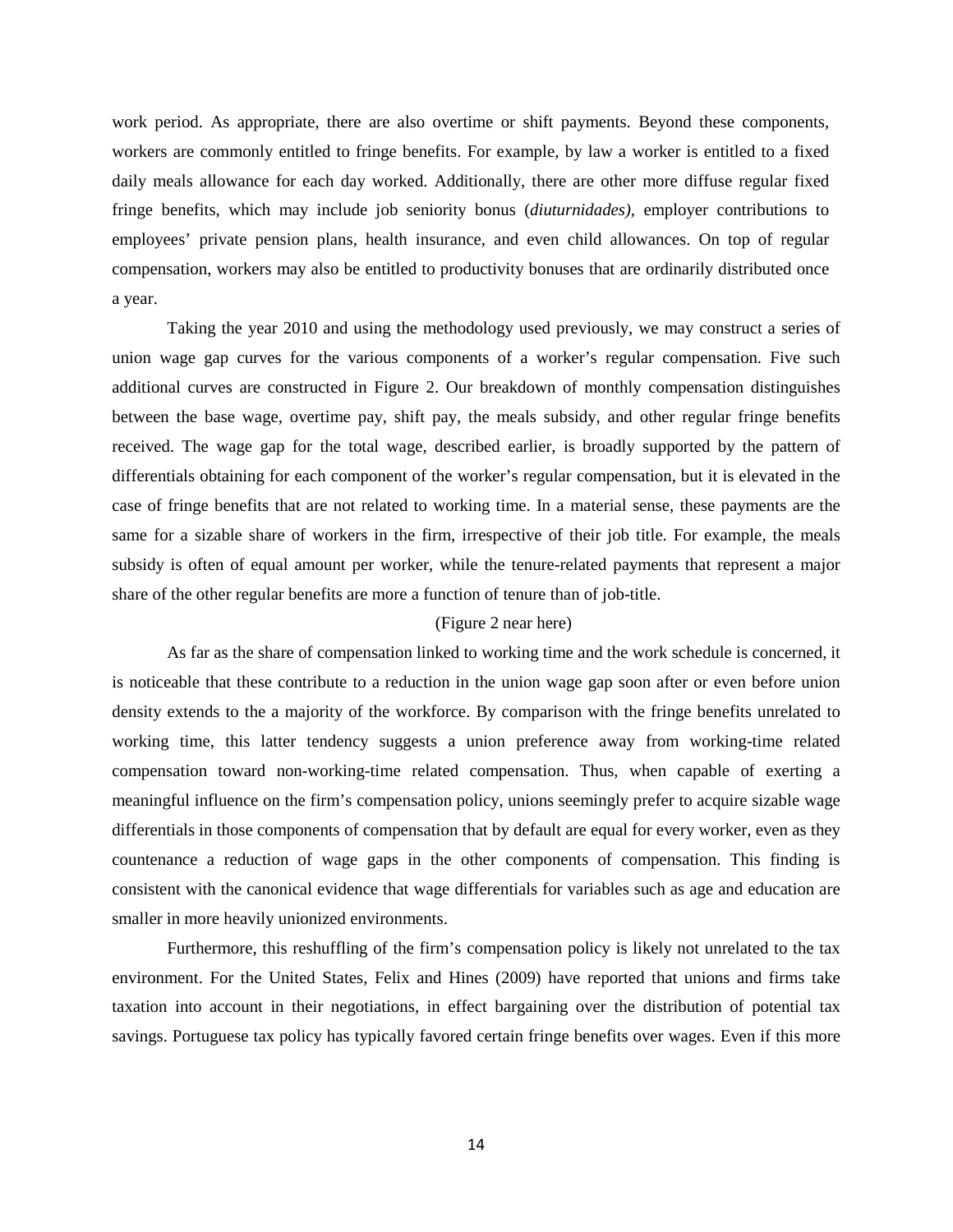favorable tax treatment<sup>[14](#page-12-0)</sup> has been diluted in the present crises, it has served to pull the bargaining parties in a direction allowing for tax optimization on the part of firms. Therefore, as Rees (1968) noted long ago, unionization and preferable tax treatment are engines behind the increasing share of private supplements in workers' compensation.

#### *The Sources of the Union Wage Gap for Total Earnings*

The sizable union wage gap for total earnings that we have estimated constitutes an average differential between the wages of two observably identical workers in two observably identical firms with distinct levels of unionization. A key question concerns the potential sources of the unobserved heterogeneity behind these differentials. Put differently, it is relevant to determine precisely which dimensions of the market are 'perturbed' to create these gaps between matches of observationally equivalent workers and firms. We next consider the extent to which the perturbations reflect unionism's influence on firms' compensation policies, differences in the assignment of job titles to workers according to the level of unionism, and even differences in the ability of workers for different levels of union membership.

Theoretically, the conditional influence (i.e. accounting for observables) of unions on earnings compensation can arise from other sources, but as a practical matter we find that after accounting for firm, worker, and job title fixed effects the portion of the union wage gap remaining to be explained is vestigial. This is the case for both the linear approach and the fitted union wage gap curve. Our focus in decomposing the union wage gap is therefore upon the contributions of each of these three sources of unobserved heterogeneity. In what follows, the major difference between the two approaches resides in the flexibility of the estimates, offering improved estimation of the union wage gap curve vis-à-vis the linear approach.

Results for the Gelbach decomposition of the linear specification coefficient are first summarized. The estimates contained in Table 2 suggest that the union wage gap, of some 14.2 log points, is mostly built on a union's perturbation of the firm's compensation policies, and, to a very much smaller degree, on the allocation of worker characteristics. In a fully unionized firm, irrespective of the observable characteristics in the model, the unobserved characteristics of workers, and given an equal process of jobtitle assignment, workers receive an extra 11.9 log points of compensation than in a non-unionized firm. Further, there is evidence that beyond the premium stemming from the more generous compensation policies of unionized firms, workers are also not chosen independently of the union density of the firm. Controlling for observable characteristics, the compensation policy of the firm, and the process of job-title attribution, workers working in a fully unionized firm have a permanent compensation for their unobserved characteristics that is some 1.4 log points higher than for a non-unionized firm. These

<span id="page-15-0"></span> $14$  For example, the meals subsidy is not taxed below a certain daily rate while private health insurance plans and private retirement schemes that complement social security are subject to special exemptions.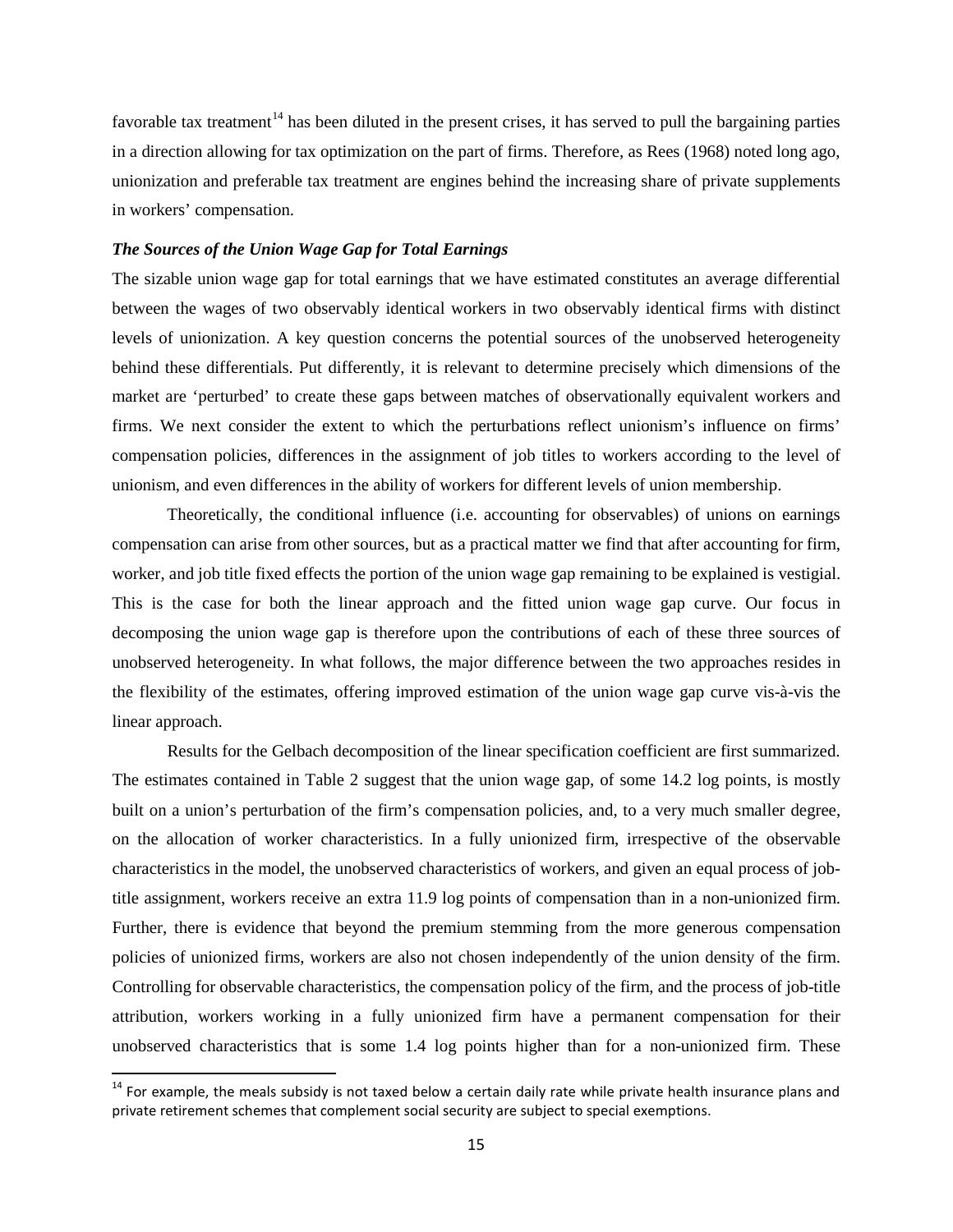unobserved (to the researcher) worker characteristics are of course often perceived by the management of the firm, and are conventionally equated with unobserved ability. Finally, we find that the attribution of job-titles process, now accounting for the observed and unobserved characteristics of workers and firms, may be slightly different in a fully-unionized than a non-unionized firm, contributing around 0.8 log points to the estimated union wage gap – an effect that is imprecisely estimated.

#### (Table 2 near here)

 From Figure 3 it can be seen that the estimates of the Gelbach decomposition of the union wage gap curve broadly confirm the principal result of the OLS approach, namely the leading role reserved for the compensation policies of firms. However, when both sets of results are compared, the decomposition of the union wage gap curve now records a meaningful trade-off between union influence over the compensation policies of the firm and both worker ability and the process by which job titles are assigned, especially once a majority of the workforce is unionized. In fact, the two latter potential sources, and notably the assignment of job titles, are no longer negligible influences. Once again, the limitations attaching to the linearity property are evident, notably in respect of highly unionized firms.

### (Figure 3 near here)

# *The Sources of the Union Wage Gap, Bargained Wages and the Wage Cushion*

The bargained wage is defined as the wage floor under a collective agreement, and thus corresponds to the minimum that a firm is allowed to pay as base wages to a specific worker given that worker's function/job description at the firm.<sup>[15](#page-15-0)</sup> Ordinarily, the full array of bargained wages in a firm is fully displayed in the wage tables of the applicable collective agreement, namely a set of bargained wages structured according to job-title. For its part, the wage cushion is corresponds to the ratio between the total and the bargained wage. Thus, the logarithm of total compensation is the sum of the logarithms of the bargained wage and the wage cushion.<sup>[16](#page-16-0)</sup> Therefore, analysis of these components of total compensation allows for a useful partition of the wage into a mandatory part that is imposed through collective bargaining and a voluntary component part that firms may be willing to pay.

Due to the bargaining framework, however, the unions have two natural opportunities to present their demands: at sectoral or industry level and within the firm. While the bargained wage is typically influenced by the actions of the unions at the former level, the wage cushion is likely to be affected by

<span id="page-16-1"></span><sup>&</sup>lt;sup>15</sup> Following the methodology proposed in Cardoso and Portugal (2005), the bargained wage is defined as the mode of the base wage within each year and job-title. Having documented contractual wages for three industries employing around 10 percent of full-time workers in manufacturing and services, these authors show that the mode of the wage distribution of the base wage for each worker category within each collective agreement matches quite well the mandatory floors for each job-title at collective bargaining level.

<span id="page-16-0"></span><sup>&</sup>lt;sup>16</sup> That is,  $W_{Total} = W_{Bargain} \times \frac{W_{Total}}{W_{Bargain}}$  $\frac{w_{Total}}{w_{Bargain}} = W_{Bargain} \times W_{custion}$ . After a logarithmic transformation,  $log(W_{Total}) = log(W_{Bargain}) + log(W_{custion}).$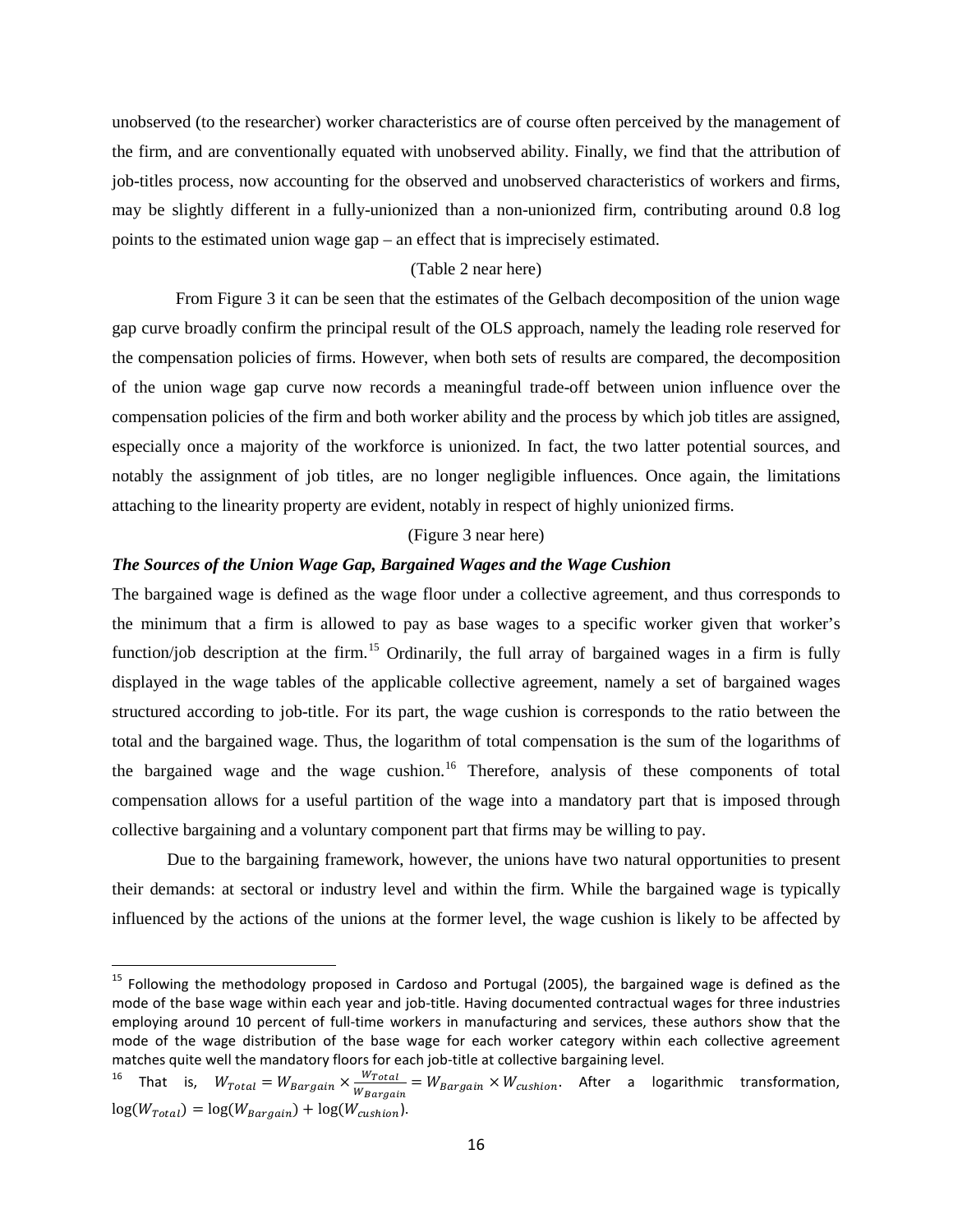realities at the workplace. A useful way to look of this exercise is to think of an artificial situation in which all workers simply collect the bargained wage corresponding to their job titles. This two-layered ability to bargain is shown in our linear specification estimates of the union wage gap for the bargained wage and the wage cushion, summarized in the first row of Table 3. In fact, we report evidence of union wage gaps for both components of total compensation. But they are of distinct sign: the estimated gap in the case of bargained wages amounts to 27.2 log points while that for the wage cushion is negative at - 13.0 log points. By construction, the sum of these gaps represents the union wage gap indicated for total compensation of 14.2 log points.

# (Table 3 near here)

Similar results are obtained when union wage gap *curves* are estimated. Here the union wage gap curve of the bargained wage attains levels of more than 35 percent when the large majority of the workforce is unionized, while the corresponding curve of the wage cushion declines up to minus 20 percent. The union wage gap curves estimated for the bargained wage and the wage cushion reinforce the evidence that unions have a growing effect on compensation policies until the large majority of workers are unionized, after which point that ability is curtailed. The results are summarized in Figure 4.

#### (Figure 4 near here)

The sizable union wage gap of the bargained wage is not surprising, as unions naturally seek to lock in a significant share of their gains through mandatory dispositions of the collective agreements. In the case of highly unionized firms, unions may be expected to place greater emphasis upon a higher bargained wage. In response, firms may reduce the wage cushion, by seeking an "approximation" of the level of the base wage and the level of the bargained wage<sup>[17](#page-16-1)</sup> and/or they may also reduce or increase in smaller proportion the regular flexible component (i.e. the amount paid above the bargained wage). Observe that in the case of a perfect offset, we should observe a wage cushion gap of -27.2 log points while in the case of a perfect pass-through that gap would be zero. In fact, the wage cushion gap is  $-13.0$ log points. Accordingly, there is a partial offset of the increase in the mandatory floors on total compensation, as total compensation does not increase by the same proportion as the mandatory floor. Nevertheless, a sizable union wage gap for total compensation remains.

In somewhat greater detail, we see that the Gelbach decomposition of the bargained wage (shown in the second column of Table 3) illustrates the major role of job-title permanent heterogeneity in the

<span id="page-17-0"></span><sup>&</sup>lt;sup>17</sup> The behavior of the union wage gap for the base wage has already been illustrated in Figure 2 (based on the 2010 *Relatório Único*). In fact, the comparison between the union wage gap for the bargained wage and the union wage gap for the base wage allow us to determine the approximation of both values implying the fall in the union wage gap for the wage cushion. However, as both gaps show, that does not mean that the base wage falls. Rather, it simply implies that the bargained wage (the wage floor) reveals a higher union wage gap than the base wage, verifying a contribution for the compression of the wage cushion.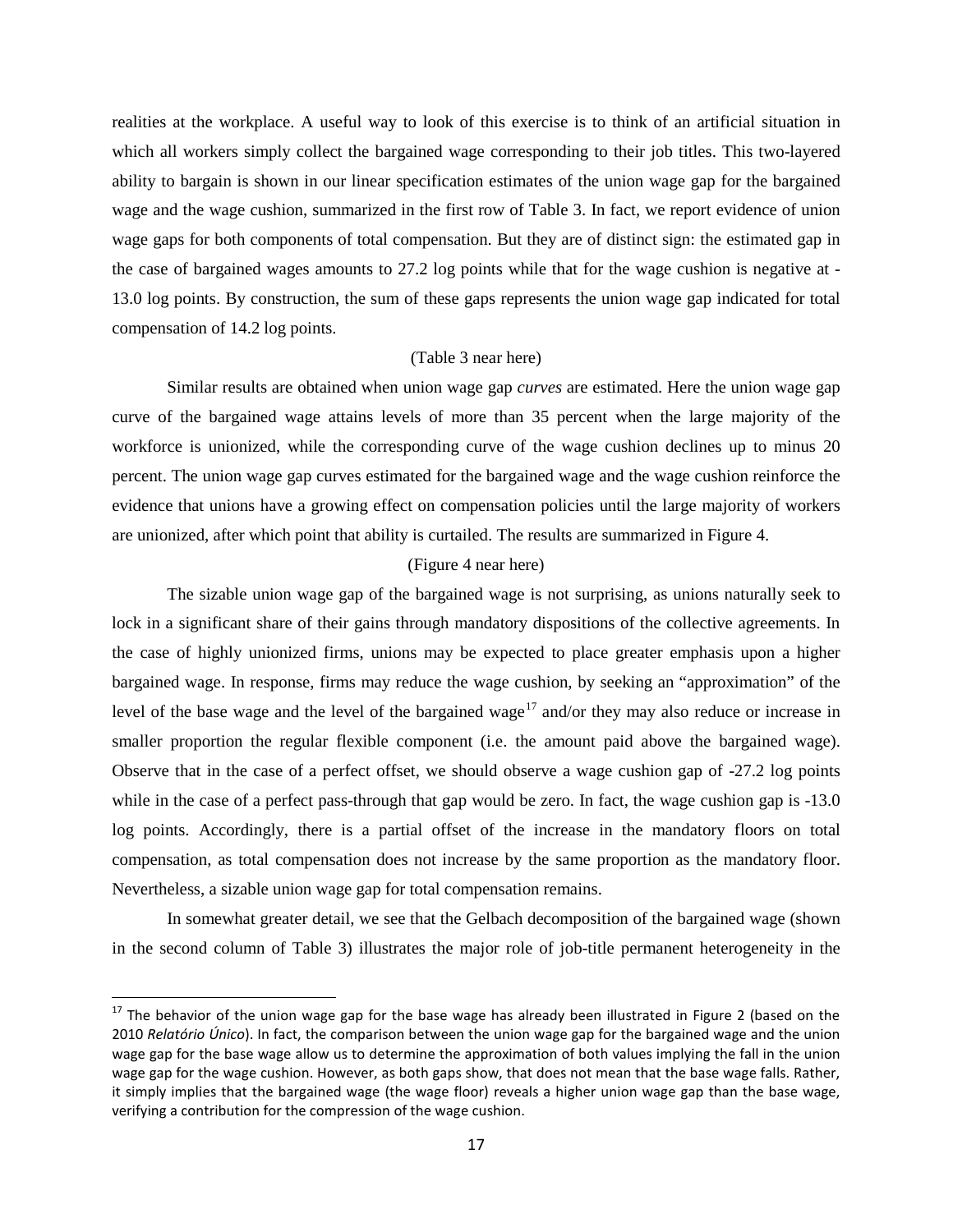construction of the union wage gap. Thus, a comparable worker in a highly unionized comparable firm has access to, and is slotted into, a job-title that prescribes a significantly higher bargained wage, thus confirming the idea of the imposition of higher mandatory base wage floors in more highly unionized firms. The situation is even more transparent in Figure 5, where the decomposition is performed over the wage gap curve for the bargained wage, and where the contribution of the job-title component follows closely the path/behavior of the union wage gap. Furthermore, the tiny contribution of worker and firm permanent heterogeneity in the creation of the union wage gap of the bargained wage is reaffirmed. In short, the recorded union wage gap of bargained wage is almost entirely driven by the job-title allocation process, and corresponds to the increase of mandatory base wage floors in more highly unionized regimes.

### (Figure 5 near here)

Gelbach decomposition of the wage cushion allows us to reconcile the influence of unions on the bargained wage on the one hand and their effects on total compensation on the other. In particular, we can estimate the size of the offset in the flexible component of total compensation from setting higher base wage floors, by comparing the effect of the job-title component on the wage cushion and the job-title component on the bargained wage. We can next isolate the effect of unions on the general compensation policies attaching to the flexible component of the total compensation via the firm and worker components of the wage cushion decomposition.

Using the linear procedure (the third column of Table 3), we estimate that the effect of unions on the bargained wage via the job-title mechanism is, in large part, diluted by reason of the regular flexible component of compensation. Specifically, the estimated 24.1 log point differential for the bargained wage, derived from the heterogeneity in the job-title framework, corresponds to a reduction in the wage cushion of 23.5 log points. To a large extent then, firms offset the increase in mandatory wages by decreasing the regular and flexible component of pay, such that the effect of job-title in the union wage gap for total compensation is modest in the extreme.<sup>[18](#page-17-0)</sup> If no other force were to influence the total compensation union wage gap, the job-title effect on the basis of this linear procedure would be just 0.8 log points – or a maximum of around 4 percent when the majority of the workforce is unionized, using the union wage gap curve estimates of Figure 3.

However, this is not the entire story, as we have yet to account for the contributions of the worker and firm dimensions. Our estimates reveal that unions are associated with more generous compensation policies at firm level (via the regular flexible components of pay plus the difference between the

<span id="page-18-0"></span> $18$  In the case of a perfect offset, and excluding composition effects, the increase in the job-title component of the bargained wage decomposition would precisely match the decrease in the job-title component of the wage cushion. In that case, a given job-title would see the mandatory component increase and the flexible regular component decrease by the same proportion, leaving total compensation unchanged.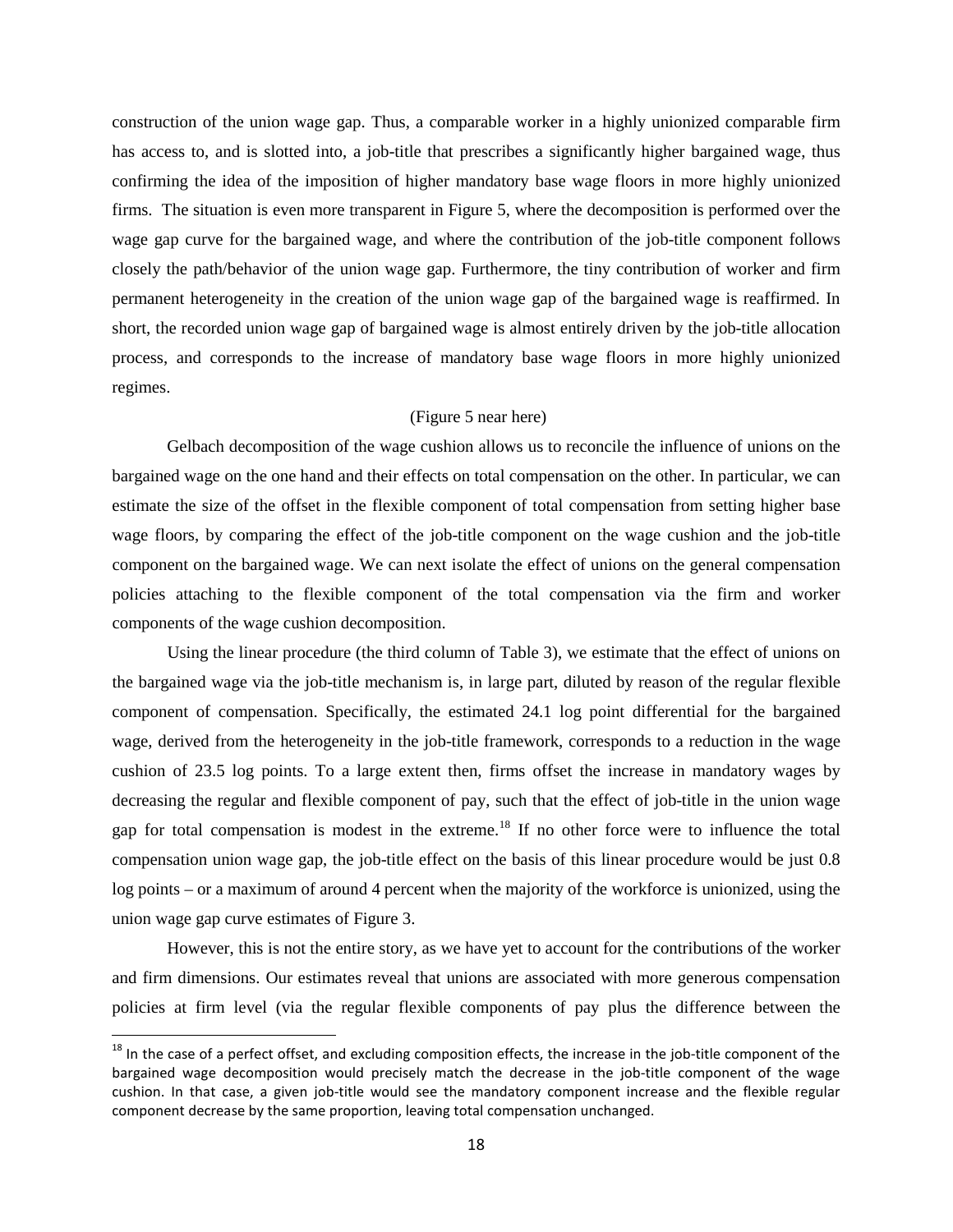bargained and the base wage) over and above the mandatory floors defined at job-title level. That is, the linear estimate of the contribution of firm permanent heterogeneity to the wage cushion is 10.1 log points, which result underscores the relation between highly unionized environments and more favorable compensation policies even in the flexible regular component paid at firm level. Not only do more highly unionized firms tend to have a higher share of their workers' base wages settled through collective agreement, but they also embrace more generous compensation policies over and above those mandatory minima. Indeed, it is this latter effect that is the main driver behind the wage differentials in total compensation, given that worker permanent unobserved heterogeneity plays a minuscule role. The Gelbach decomposition applied to the union wage gap curve of the wage cushion, depicted in Figure 6, confirms these stylized ideas.

# (Figure 6 near here)

In a nutshell, compensation in more unionized environments has a more sizable mandatory component – via a higher bargained wage – that comes at the cost of a reduction in discretion at firm level, with only a partial, albeit nonetheless material, 'undoing' of the differential in bargained wages. This partial offset is achieved along the flexible components of compensation which record on average lower levels of wage differentials, implying a fall in the wage cushion. Although subject to this process of offset, more highly unionized firms tend to be more generous on the flexible components of compensation, and on base wages, confirming our earlier results on the estimation of union wage gaps by type of compensation. On net, therefore, a sizable union wage gap in total compensation is maintained.

### *Causality between Unionism and Wage Differentials*

The issue of causation attends most discussions of the union premium by reason of omitted variable bias and the endogeneity of unionization – often accompanied by concerns over the representativeness of the study population. Our own analysis is not free of aspects of this controversy since the evidence of sizable wage premia does not establish a causal link between bargaining power and wages. There is, then, an issue of reverse causality if unions seek out firms with more generous compensation policies to begin with or locate in those firms that are more permeable to unions' demands. More specifically, ambiguity is not lacking from the firm fixed effect, and even if no such issues arise in the case of worker heterogeneity or (to a lesser extent) job title fixed effects as sources of the union wage gap their contributions are secondary. Accordingly, although we know a great deal about union influence in constraining firms in their design of wage policies from our analysis of the decomposition of total compensation and the wage gap, we are perhaps on firmest ground in treating the firm-fixed effect component as establishing an upper bound to the true effect of unions on compensation from this source. That said, we feel no need to cede ground to the claim that a regression discontinuity approach even if it were possible in the Portuguese case (where representation elections do not take place) would provide more convincing/much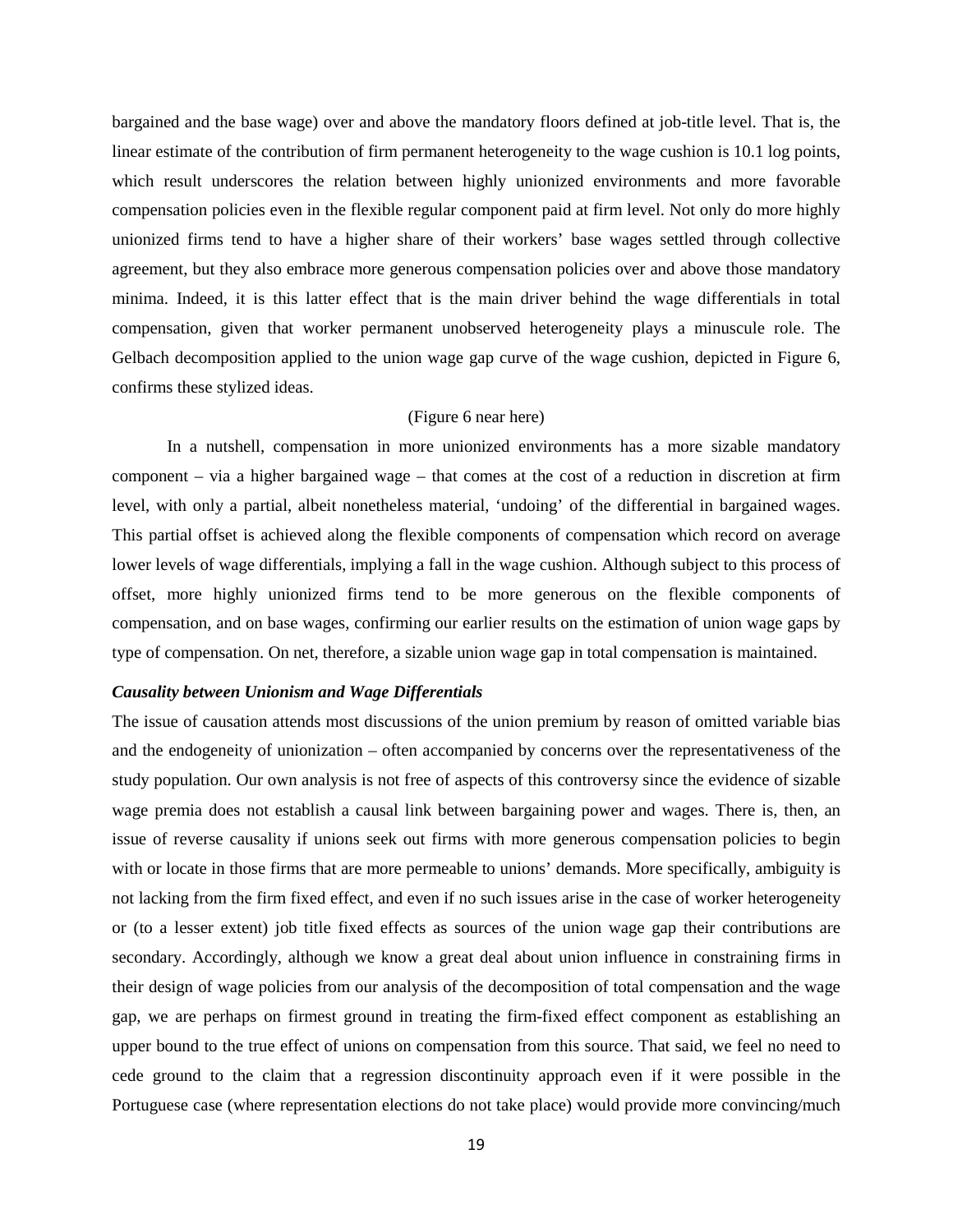lower estimates of the union premium. Here we take comfort in the finding by Lee and Mas (2012) to the effect that cumulative abnormal returns in union election wins are much more negative (i.e. the stock market effect is more severe) where the vote share in support of a union is strong. That said, further investigation of the role of the wage policies of the firms is warranted along the gradient of the wage gap profile.

#### **VI. Robustness Issues**

# *The Role of Match Quality*

The recent literature has devoted much attention to the issue of the match between firms and workers, in a discussion that extends well beyond the effect of the heterogeneity of each dimension. This growing line of research (for a survey, see Torres et al., 2015) focuses on the possibility of assortative matching, with higher quality workers forming a match with high-paying firms. Permanent synergies (or, conceivably, antagonisms) may arise in these "*marriages,"* resulting in a mismeasurement of worker and firm heterogeneity if these are taken separately. Controversy has arisen as to whether assortative matching can be directly revealed in a wage equation, but this disputation does not affect the construction of the union wage gap since it is defined as the wage differential between two observably identical workers in two observably identical firms, and is constructed without fixed effects. Nevertheless, it remains germane whether the degree of unionization at firm level affects the match between workers and firms, and thereby leads to mismeasurement of the components of the union wage gap for total compensation.

To tackle this issue, we next perform a Gelbach decomposition in which the components are reduced to job-title heterogeneity and match heterogeneity, the latter functioning as a composite term combining worker  $(\alpha_i)$  and firm fixed effects  $(\lambda_f)$  and their interaction  $(\tau_{if})$ . Therefore, equation (3) becomes:

$$
y_{i,t} = x'_{i,t}\widetilde{\beta} + Ud_f\widetilde{\gamma} + \mu_{if} + \theta_j + \delta_t + \varepsilon_{i,t},\tag{9}
$$

where  $\mu_{if}$  is the match fixed effect  $(\mu_{if} = \alpha_i + \lambda_f + \tau_{if})$ . In this case, the main result of the Gelbach decomposition becomes:

$$
\hat{\gamma} - \hat{\tilde{\gamma}} = \hat{\gamma_{if}} + \hat{\gamma_{\theta}} \,. \tag{10}
$$

The same principle may be applied to the decomposition of the union wage gap curves, where the full-specification model, comparable to equation (7), becomes

$$
y_{i,t} = \mathbf{x}'_{i,t} \widetilde{\boldsymbol{\beta}} + \widetilde{\vartheta_u} + \mu_{if} + \theta_j + \delta_t + \varepsilon_{i,t},\tag{11}
$$

while the decomposition holds as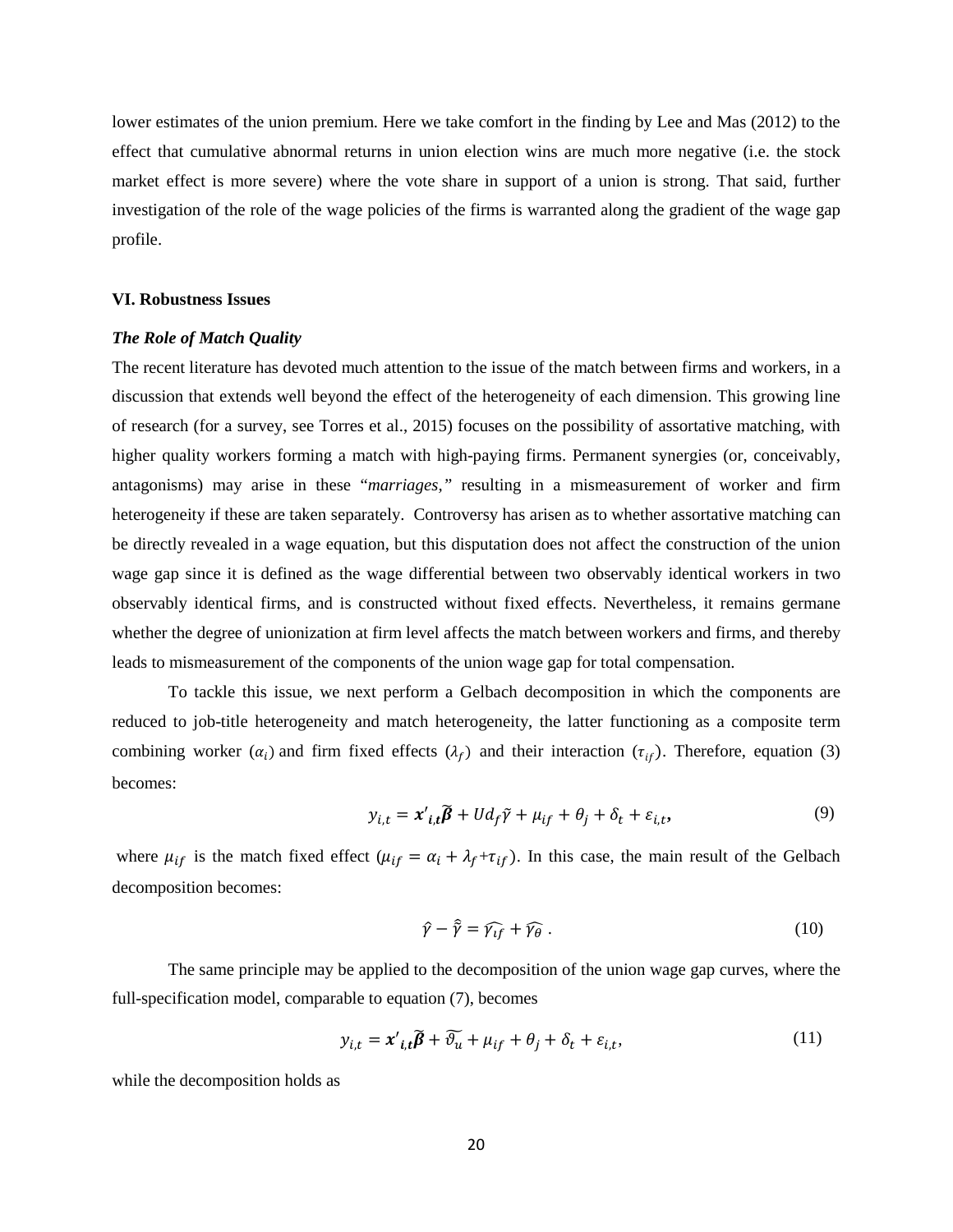$$
\hat{\vartheta} - \hat{\vartheta} = \widehat{\vartheta_{if}} + \widehat{\vartheta_{\theta}} \,. \tag{12}
$$

The results of the Gelbach decomposition for both the linear approach and the union wage gap curve are summarized in Table 4 and Figure 7, respectively.

### (Table 4 and Figure 7 near here)

Theoretically, with the inclusion of the job match term, the potential sources of the union wage gap include not only the job-title and worker and firm components but also the quality of the match between worker and firm. Econometrically, the inclusion of this worker-firm match fixed effect implies the joint estimation of the last three of the above potential sources of the union wage gap. This in turn requires a specific means of comparing the estimates from the standard approach and this new approach in recognition of the fact that the inclusion of firm, worker and firm-worker fixed effects is not feasible by reason of the collinearity among those variables.<sup>[19](#page-18-0)</sup>

Given this econometric issue, an adequate way to make a comparison between the standard methodology and an exercise seeking to account for the worker-firm match is via an analysis of that portion of the union wage gap that remains to be explained after partialing out the explicitly considered sources. This is precisely the realm of the of the full model coefficients; namely, specifically, the  $\hat{\theta}_u$  term in equation (7) for the standard decomposition and in equation (12) for the decomposition including the worker-firm match fixed effect. That is to say, the change in the joint capacity of the explicit sources in explaining the union wage gap is due to the inclusion of new sources: in this exercise, the quality of the worker-firm match. Everything else equal, the change recorded in the full model coefficient will fully capture the contribution of the worker-firm match quality to the union wage gap.

Specifically, in the case of the linear approach the change in the full model coefficient, when comparing the standard linear decomposition (Table 2) and the decomposition including the match term (Table 4) is around 0.3 log points, which value will bound the true contribution of the change in the quality of the match to the union wage gap. Similarly, the graphical representation in Figure 8 of the curves of the full model coefficients corresponding to equations (8) and (12) confirms this finding. *Vulgo*: there is no obvious indication that assortative matching plays a meaningful role in accounting for the union wage gap in total compensation in contrast to its role in the explanation of earnings variation more generally.

# (Figure 8 near here)

<span id="page-21-0"></span> $19$  For a detailed discussion about how to deal with this issue, see Figueiredo, Guimarães, and Woodward (2014) and Raposo, Portugal, and Carneiro (2014) .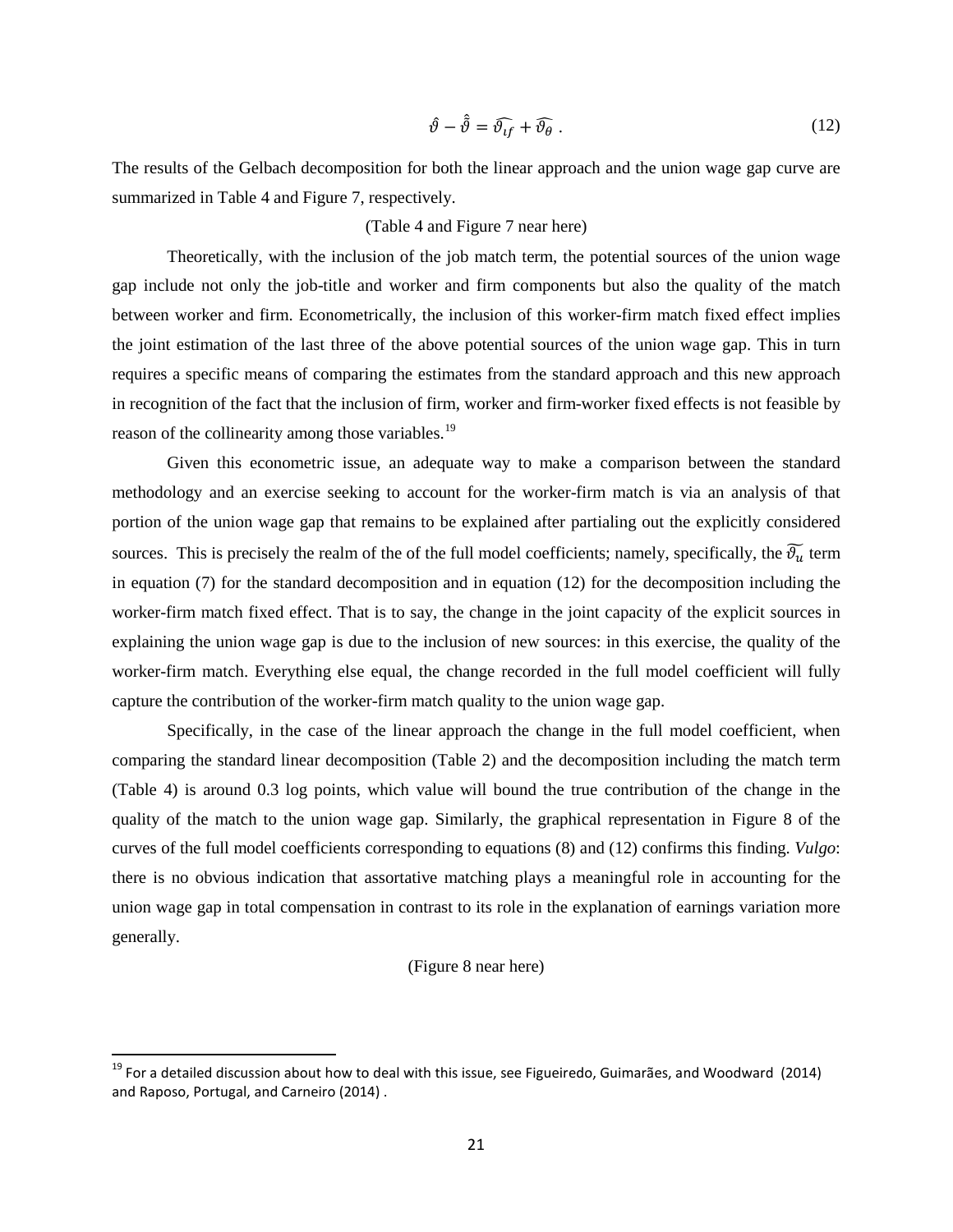#### *One-Step Estimation 2010-2013*

In a different exercise, we next check for the robustness of the estimation of the worker, firm, and job-title fixed effects, the estimates of which have a basis in the auxiliary regressions described earlier. For both settings, this initial procedure required the estimation of fixed effects in an equation that eschewed the use of union density as a control. The approach had the advantage of using the entire dataset to estimate the fixed effects along the worker, firm, and job title dimensions (thus reducing the impact of limited mobility bias), but at the cost of not controlling for union density, which is a time-varying argument. To repeat, the motivation was to take advantage of a much longer time span to estimate the three fixed effects, information on union density in the *Relatório Único* only covering the years 2010-2013. In order to check the validity of this choice in the linear framework, we now estimate equation (4) for the years 2010-2013 in a single step (i.e. without the prior estimation of the worker, firm and job-title fixed effects) over an interval for which we have consistent data for the entire set of variables used in the model, including of course information on firm-level union density. We proceed in the same manner in respect of equation (7).

The results of the respective Gelbach decompositions, based on the full models estimated in this revised procedure, are contained in Table 5 and Figure 9. The new evidence largely comports with the standard results presented previously.<sup>[20](#page-21-0)</sup> In particular, the firm component continues to dominate and is subject to only minor changes vis-à-vis the standard estimates (cf. Tables 3 and 5). For its part, however, the worker component records some differences that become more pronounced in the decomposition of the union wage gap curve (cf. Figures 3 and 9). This latter result is not surprising because estimation of the worker fixed effect in this revised framework is obtained on the basis of very few elements in each set, given the reduced timeframe included in the estimation. Specifically, each worker appears at most four times in the dataset, and as practical matter a substantial number of workers do not work in some of the sampled years. In consequence, the worker fixed effect becomes more sizable, taking on some of the impact previously attributed to the job title component. Nevertheless, the stylized facts obtained from our standard estimation are again very largely confirmed in this revised estimation.

# (Table 5 and Figure 9 near here)

#### **VII. Conclusions**

This paper offers the first definitive estimates of the union premium or union wage gap for Portugal, using a linear and nonlinear regression framework. In a situation where approximately 90 percent of workers are covered by collective agreements but only 11 percent of them belong to unions, the key union indicator is union density at firm level. We provide estimates of the union wage gap for total monthly

<sup>&</sup>lt;sup>20</sup> The computed union wage gap is now slightly different because it is obtained from a different connected set.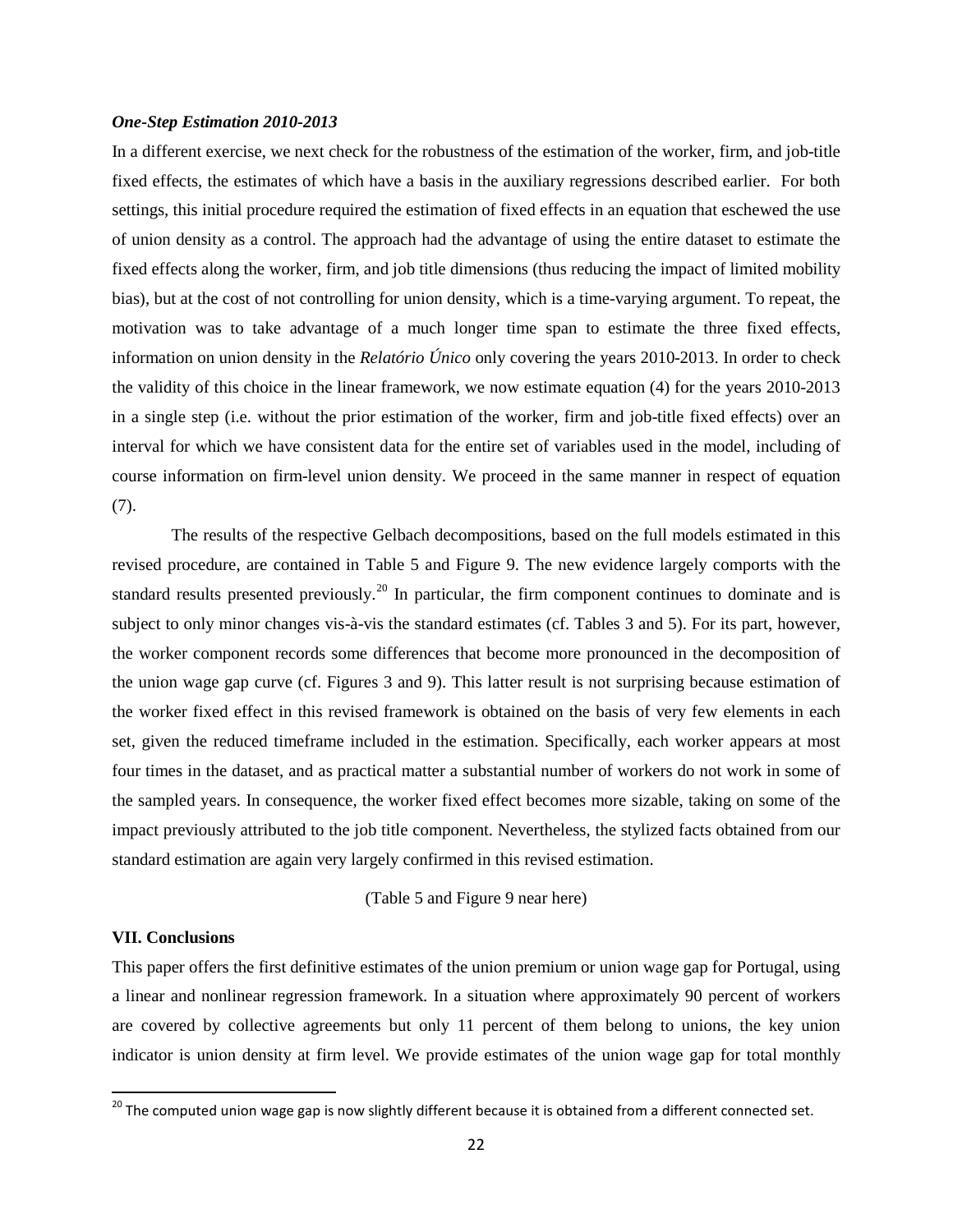earnings, the bargained wage, and the wage cushion. We also investigate the union wage gap by component of compensation, distinguishing between the base wage, regular wage supplements, and working-time related payments. Having provided estimates of the various wage gaps, the second key contribution of the paper is to consider their sources. Our high dimensional three-fixed effects model considers the contribution of worker productivity, the occupational distribution of workers, and the wage policies of firms to the wage gap. That is, the analysis accommodates worker heterogeneity, job title heterogeneity (as manifested in union workers receiving/ being assigned 'elevated' job titles), and unionized firms having to adjust their compensation policies and human resources practices in response to union bargaining power. Central to our being able to establish the relative importance of the sources of the union wage gap, apart from the crucial importance of large matched employer-employee data sets and the deployment of sophisticated econometric techniques, is Gelbach's (2016) decomposition which is based on the formula for omitted variable bias.

What do we find? In the first place there is evidence of a fairly substantial union premium. The union wage gap for total weekly earnings is increasing in firm-level union density until around 70 percent of the workforce is organized, when the premium tops out at approximately 20 percent and thereafter declines modestly. There is also the suggestion that, with the growth in union density, comes an increasing substitution for fringes for working-time related compensation in supplementing the base wage, which development is likely to be attractive to both sides of the bargaining table on tax-related grounds. Decomposition reveals that the firm fixed effect – namely, a perturbation by unionism of a firm's compensation policies – dominates.

Analysis of the bargained wage and the wage gap cast further light on the union premium. In the first place, the bargained monthly wage exhibits a peak union premium almost double that of total monthly earnings, and not surprisingly this is the result of the job-title component given the nature of Portuguese collective bargaining which sets the minima that firms can pay in the form of a base wage to a specific worker given that worker's job description at the firm. (A necessary observation here is that sectors may be said to be characterized by the union density of their constituent firms, highly unionized firms populating highly unionized sectors). But bargaining also occurs at the firm level and this ability is reflected in the gap between the bargained wage and total earnings, namely the wage gap. That unions bargain at local level is revealed in the analysis of the components of total earnings: they enjoy premia in base wages, wage supplements, and indeed working time related pay. But the association between union density and the cushion per se is in fact negative, and is increasing in absolute magnitude with union density. This does not mean that the wage premia secured largely at sectoral level are undone at local level, but rather that the premia secured for other than the bargained wage are smaller. This is made clear in our decomposition of the bargained age and the wage cushion. That said, firms do offset to some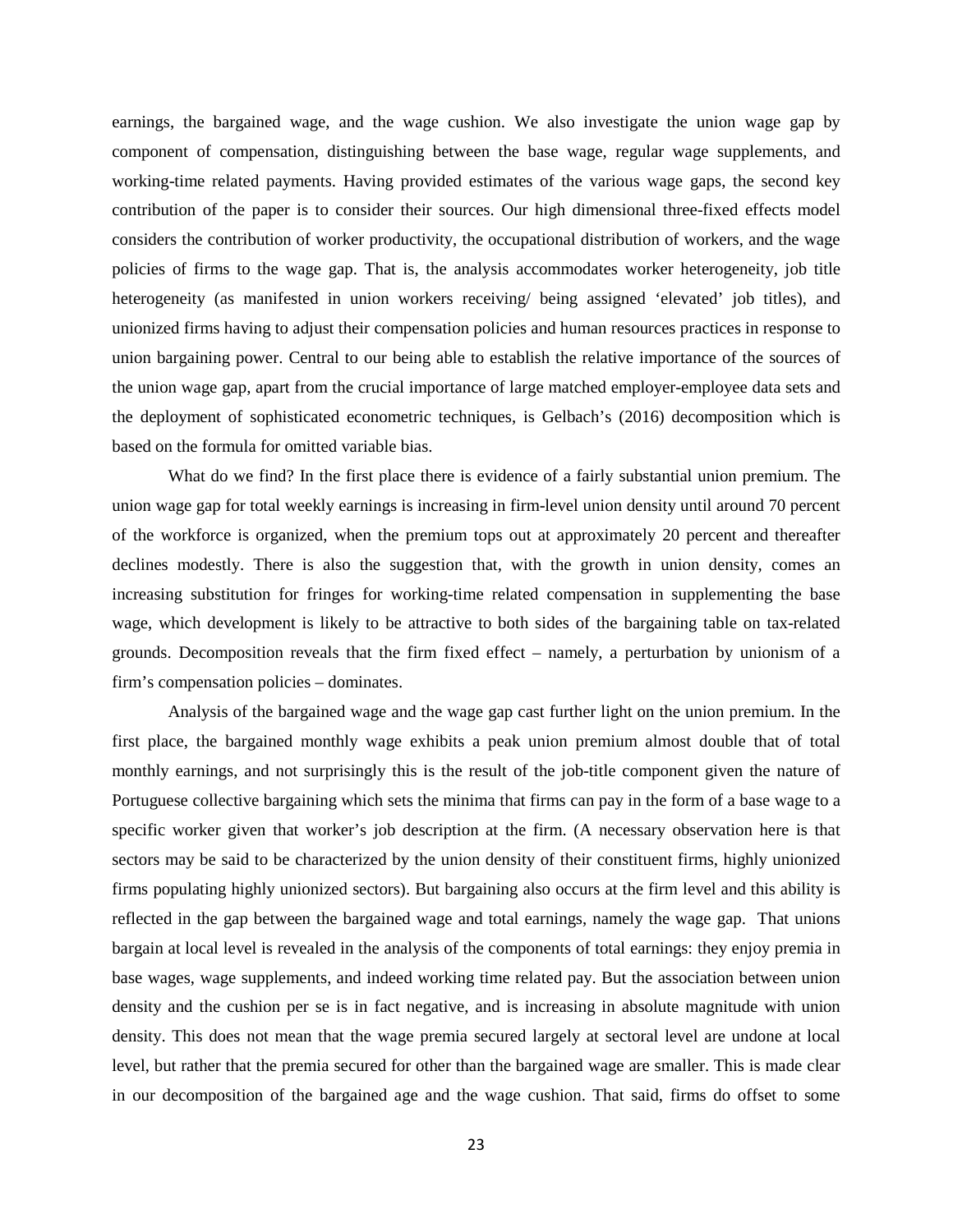degree the increase in bargained wages by reducing the flexible components of compensation (as has been noted in the research literature), but once we account for worker and firm heterogeneity union firms are again shown to have more generous compensation policies even in the margins where firms have some room of maneuver to set wages.

In a final exercise, we sought to establish whether our results might be contaminated by mismeasurement of the components of the union wage gap by reason of neglecting job match considerations attendant upon assortative matching (i.e. high productivity workers aligning themselves with high productivity firms), or from the specification of our base estimating equation which did not control for the time varying nature of union density because of the need to estimate the three fixed effects with suitable precision. Neither reservation proved material for total compensation. First, in combining worker and firm fixed effects to allow for their interaction, our decomposition analysis showed that the joint effect differed imperceptibly from the sum of their separate individual effects in the standard estimation. Second, in estimating our models over just four years of data (rather than twenty-four years), the basic result concerning the dominance of the firm fixed effect in total compensation was strongly confirmed, even if the role of worker heterogeneity evinced some instability; each worker appearing a maximum of four times in the dataset, and often less than that, and in the process contaminating the impact of the job-title effect.

The bottom line of this exercise is that we have (a) used a novel procedure to establish the union premium in a regime where almost all workers are covered but few are unionized, (b) provided a unique attribution of that differential to *three* types of heterogeneity that left almost no room for alterative explanations of wage variation, and (c) offered an internally consistent set of results for bargained pay, total earnings, and the wage cushion at the same time as finding support for the emerging consensus in the wider wage determination literature of the importance of the wage policy of the firms.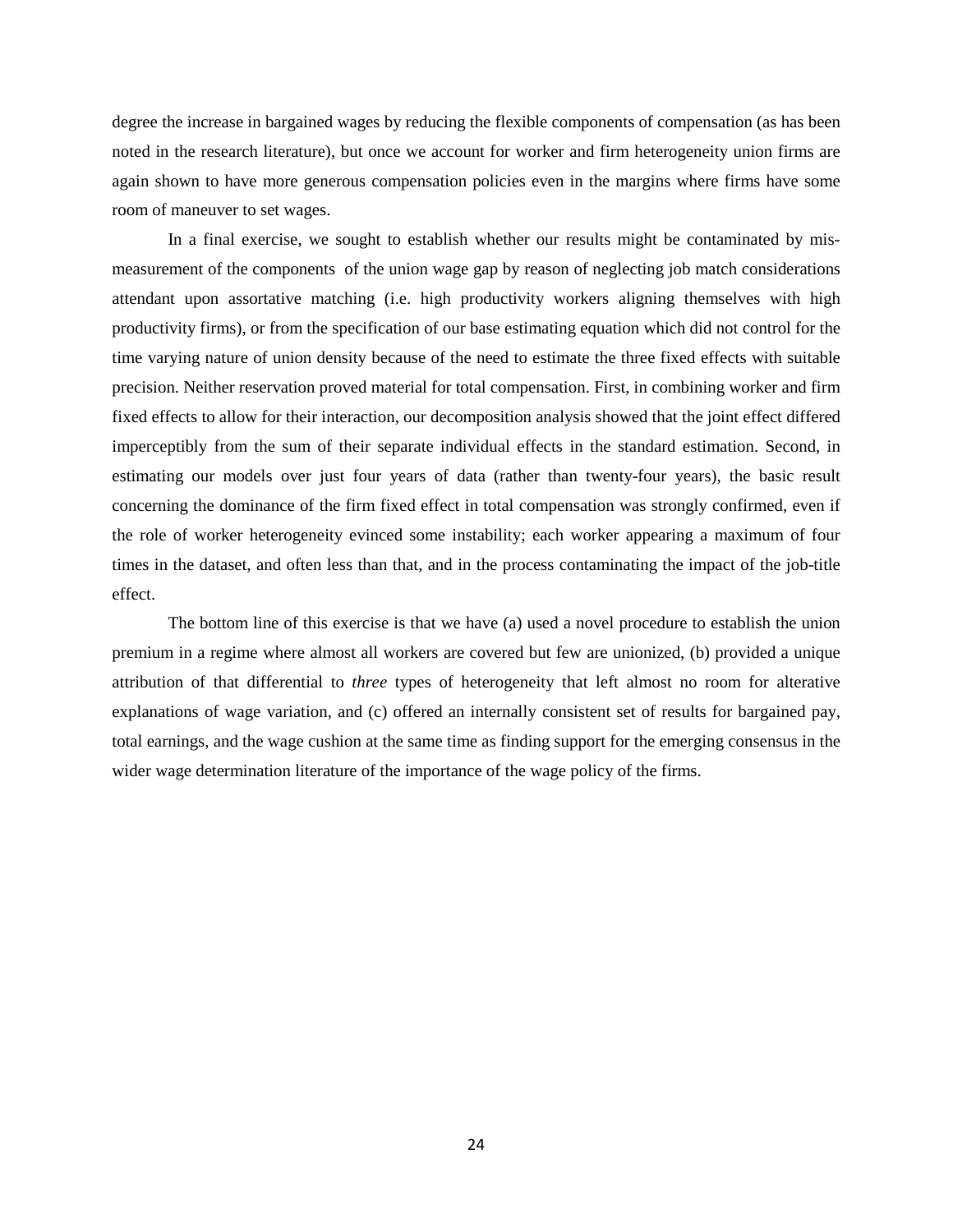#### **References**

Addison, John T., Pedro Portugal, and Hugo Vilares. 2015. "Unions and Collective Bargaining in the Wake of the Great Recession." IZA Discussion Paper No. 8943. Bonn: Institute for the Study of Labor.

Cardoso, Ana Rute, and Pedro Portugal. 2005. "Contractual Wages and the Wage Cushion under Different Bargaining Settings." *Journal of Labor Economics* 23(4): 875-902.

Cameron, Colin A., and Pravin K. Trivedi. 2005. *Microeconometrics. Methods and Applications.* Cambridge: Cambridge University Press.

Carneiro, Anabela, Paulo Guimarães, and Pedro Portugal. 2012. "Real Wages, and the Business Cycle: Accounting for Worker, Firm, and Job Heterogeneity." *American Economic Journal*: *Macroeconomics* 4(2): 133-152.

Raposo, Pedro S., Pedro Portugal, and Anabela Carneiro. 2014. "Wage Losses of Displaced Workers: the Reallocation of Workers into Firms and Job Titles."Unpublished paper.

EurWORK. 2013. "Dramatic Decline in Collective Agreements and Worker Coverage." Dublin: European Foundation for the Improvement of Living and Working Conditions. Available at: [http://eurofound.europa.eu/observatories/eurwork/articles/industrial-relations/dramatic-decline-in](http://eurofound.europa.eu/observatories/eurwork/articles/industrial-relations/dramatic-decline-in-collective-agreements-and-worker-coverage)[collective-agreements-and-worker-coverage.](http://eurofound.europa.eu/observatories/eurwork/articles/industrial-relations/dramatic-decline-in-collective-agreements-and-worker-coverage)

EurWORK. 2014. "Portugal: Decline in Collective Bargaining Reaches Critical Point." Dublin: European Foundation for the Improvement of Living and Working Conditions." Available at: http://www.eurofound.europa.eu/observatories/eurwork/articles/working-conditions-industrial-

Farber, Henry S. 1986. "The Analysis of Union Behavior." In Orley Ashenfelter and Richard Layard (eds.), *Handbook of Labor Economics, Volume 1*, Amsterdam: North-Holland, pp. 1039-1089.

Frandsen, Brigham R. 2102. "Why Unions Still Matter: The Effects of Unionization on the Distribution of Employee Earnings." Unpublished Paper, Massachusetts Institute of Technology. Available at: http://www.ewi-ssl.pitt.edu/econ/files/seminars/120224\_sem\_Brigham%20Frandsen.pdf

Felix, R. Alison, and James R. Hines. 2009. "Corporate Taxes and Union Wages in the United States." NBER Working Paper No. 15263. Cambridge, MA: The National Bureau of Economic Research.

Figueiredo, Octávio, Paulo Guimarães, and Douglas Woodward. 2014. "Firm-Worker Matching in Industrial Clusters." *Journal of Economic Geography* 14(1): 1-19.

Gelbach, Jonah B. 2016. "When Do Covariates Matter? And Which Ones, and How Much?" *Journal of Labor Economics* (Forthcoming.). Available at SSRN: <http://ssrn.com/abstract=1425737> or <http://dx.doi.org/10.139/ssrn.1425737>

Guimarães, Paulo, and Pedro Portugal. 2010. "A Simple Feasible Procedure to Fit Models with High-Dimensional Fixed Effects." *Stata Journal* 10(4); 628-649.

Lee, David S., and Alexandre Mas. 2012. "Long-Run Impacts of Unions on Firms: New Evidence from Financial Markets." *Quarterly Journal of Economics* 127(1): 333-378.

Martins, Pedro S. 2014. "30,000 Minimum Wages: The Economic Effects of Collective Bargaining Extensions." IZA Discussion Paper No. 8540. Bonn: Institute for the Study of Labor.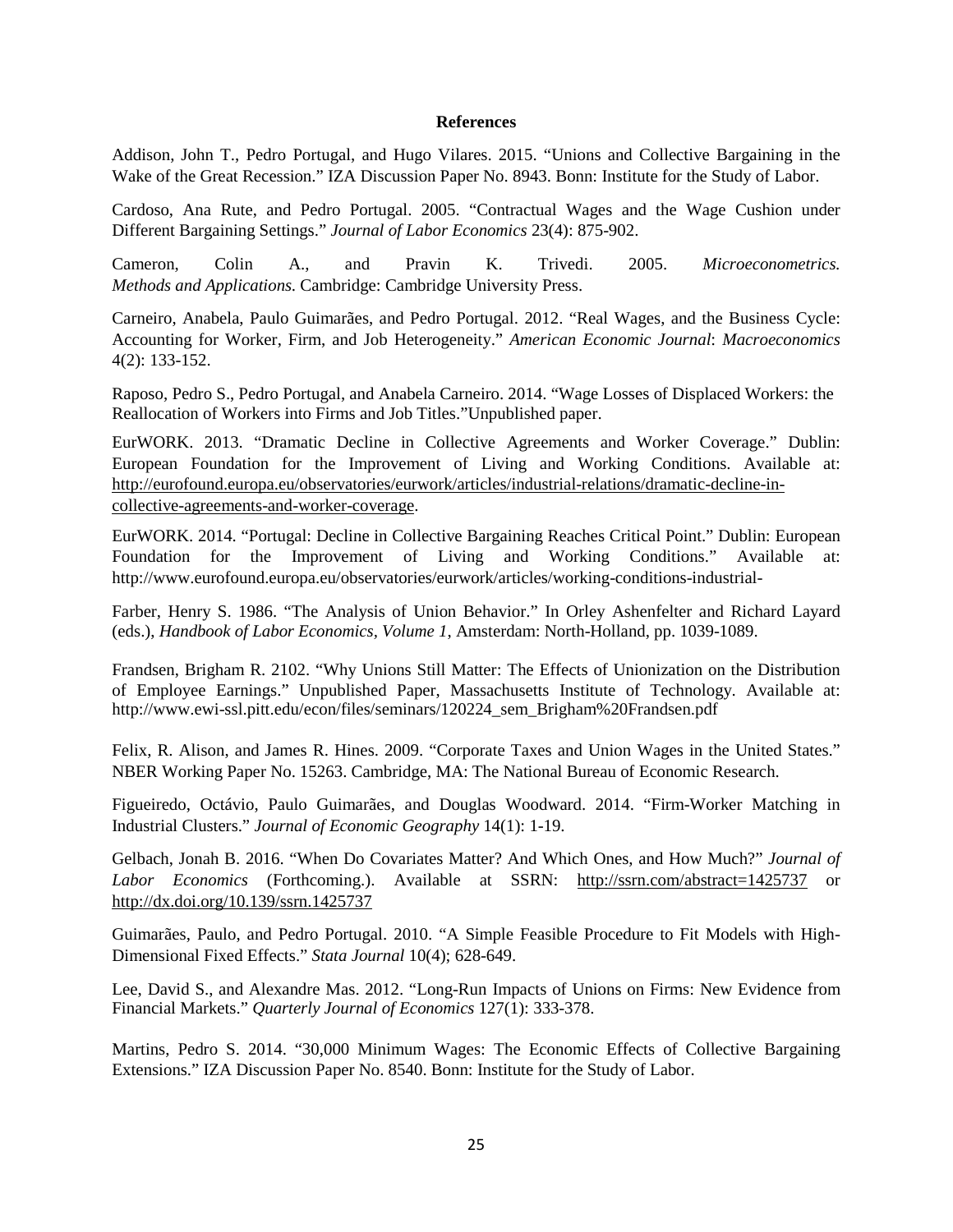Palma Ramalho, Maria do Rosário. 2013. "Portuguese Labor Law and Industrial Relations during the Crisis." Working Paper No. 54.Geneva: International Labor Office.

Rees, Albert. 1060. *New Measures of Wage-Earner Compensation in the United States, 1914-1957*. New York: 1st Edition Books.

Schulten, Thorsten. 2013. "The Troika and Multi-Employer Bargaining – How European Pressure is Destroying National Collective Bargaining Systems." Available at: http://www.socialeurope.eu/2013/06/the-troika-and-multi-employer-bargaining/

Schulten, Thorsten, and Torsten Müller. 2013. "A New European Interventionism? The Impact of New Economic Governance on Wages and Collective Bargaining. In *Social Developments in EU 2012*, edited by David Natali and Bart Vanhercke, pp. 181-213. Brussels: European Trade Union Institute and the European Social Observatory.

Torres, Sónia, Pedro Portugal, John T. Addison, and Paulo Guimarães. 2015. "The Sources of Wage Variation: A Three-Way High-Dimensional Fixed Effects Regression Model." Unpublished Paper, University of South Carolina.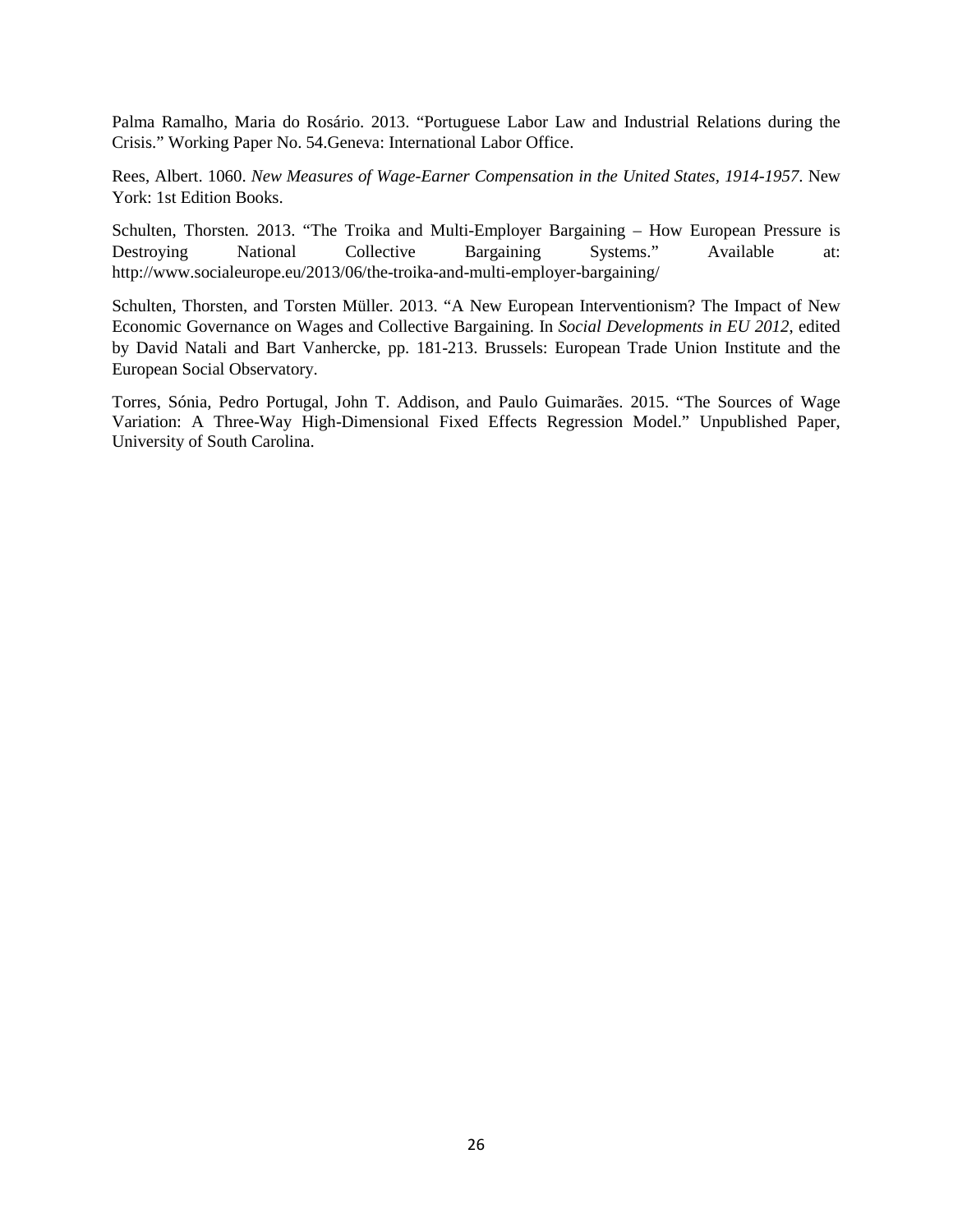| Table 1: OLS Estimation of the Union Wage Gap for Total Monthly Wages                                               |                              |  |
|---------------------------------------------------------------------------------------------------------------------|------------------------------|--|
| Variable                                                                                                            | Coefficient (s.e)            |  |
| Union density                                                                                                       | $0.142***$                   |  |
|                                                                                                                     | (0.0116)                     |  |
| Age                                                                                                                 | $0.0291***$                  |  |
|                                                                                                                     | (0.000340)                   |  |
| Age squared                                                                                                         | $-0.000238***$               |  |
| Tenure                                                                                                              | $(3.85e-06)$<br>$0.00142***$ |  |
|                                                                                                                     | $(2.17e-05)$                 |  |
| Tenure squared                                                                                                      | $-1.54e-06***$               |  |
|                                                                                                                     | $(5.62e-08)$                 |  |
| Gender                                                                                                              | $-0.213***$                  |  |
|                                                                                                                     | (0.00164)                    |  |
| Primary school                                                                                                      | $0.0534***$                  |  |
| Basic school                                                                                                        | (0.00340)<br>$0.163***$      |  |
|                                                                                                                     | (0.00360)                    |  |
| Elementary school                                                                                                   | $0.275***$                   |  |
|                                                                                                                     | (0.00382)                    |  |
| Secondary school                                                                                                    | $0.440***$                   |  |
|                                                                                                                     | (0.00467)                    |  |
| Post secondary school                                                                                               | $0.570***$                   |  |
|                                                                                                                     | (0.00745)                    |  |
| University attendance                                                                                               | $0.834***$<br>(0.00582)      |  |
| Undergraduate degree                                                                                                | $0.939***$                   |  |
|                                                                                                                     | (0.00523)                    |  |
| Masters degree                                                                                                      | $0.983***$                   |  |
|                                                                                                                     | (0.00580)                    |  |
| PhD degree                                                                                                          | $1.190***$                   |  |
|                                                                                                                     | (0.0174)                     |  |
| Other degrees                                                                                                       | $0.395***$                   |  |
| Firms with 50 to 99 employees                                                                                       | (0.0188)<br>$0.138***$       |  |
|                                                                                                                     | (0.00235)                    |  |
| Firms with 100 to 499 employees                                                                                     | $0.184***$                   |  |
|                                                                                                                     | (0.00339)                    |  |
| Firms with 500 to 999 employees                                                                                     | $0.215***$                   |  |
|                                                                                                                     | (0.00875)                    |  |
| Firms with 1000 to 4999 employees                                                                                   | $0.166***$                   |  |
| Firms with more than 5000 employees                                                                                 | (0.00903)<br>$0.104***$      |  |
|                                                                                                                     | (0.0190)                     |  |
|                                                                                                                     |                              |  |
| Sectors of activity dummies (25)                                                                                    | Yes                          |  |
|                                                                                                                     |                              |  |
| Year dummies (3)                                                                                                    | Yes                          |  |
|                                                                                                                     |                              |  |
| Constant                                                                                                            | 4.804***                     |  |
| Observations                                                                                                        | (0.0344)<br>7,632,128        |  |
| R-squared                                                                                                           | 0.490                        |  |
| Notes: Robust standard errors are in parentheses. ***, **, and * denote statistical significance at the 0.01, 0.05, |                              |  |
| and 0.10 levels, respectively.                                                                                      |                              |  |
| Source: Relatório Único, 2010-2013.                                                                                 |                              |  |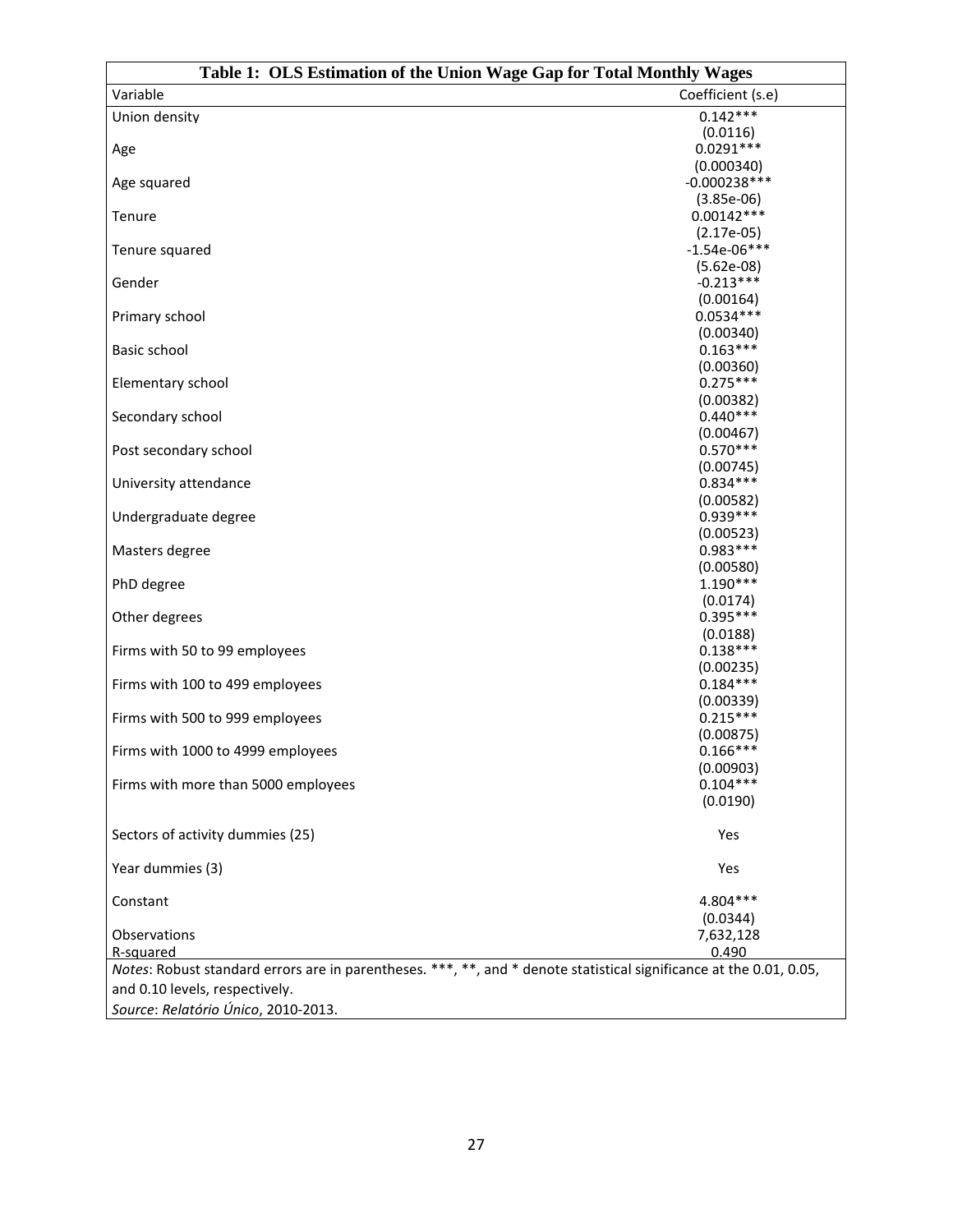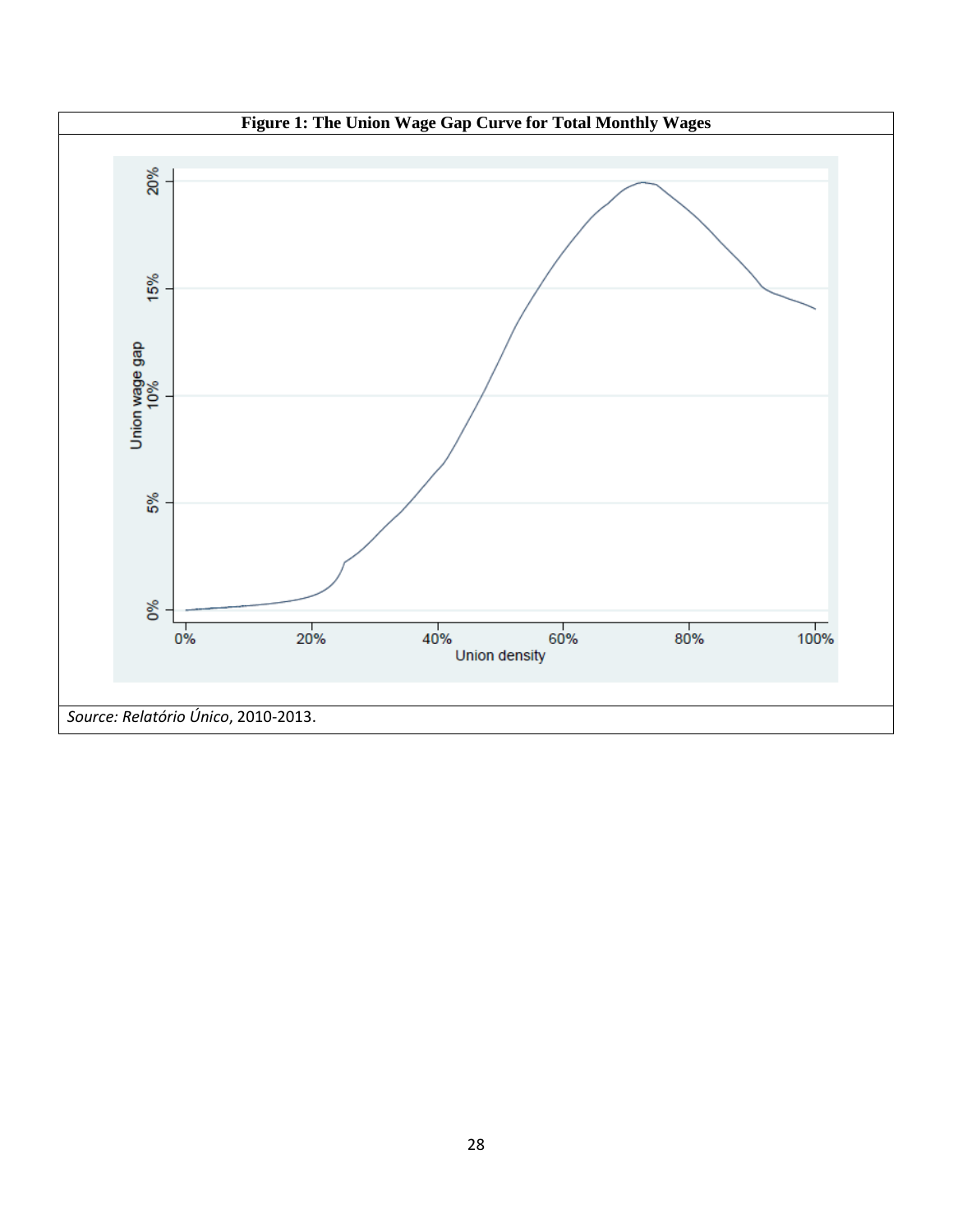

*Source: Relatório Único*, 2010.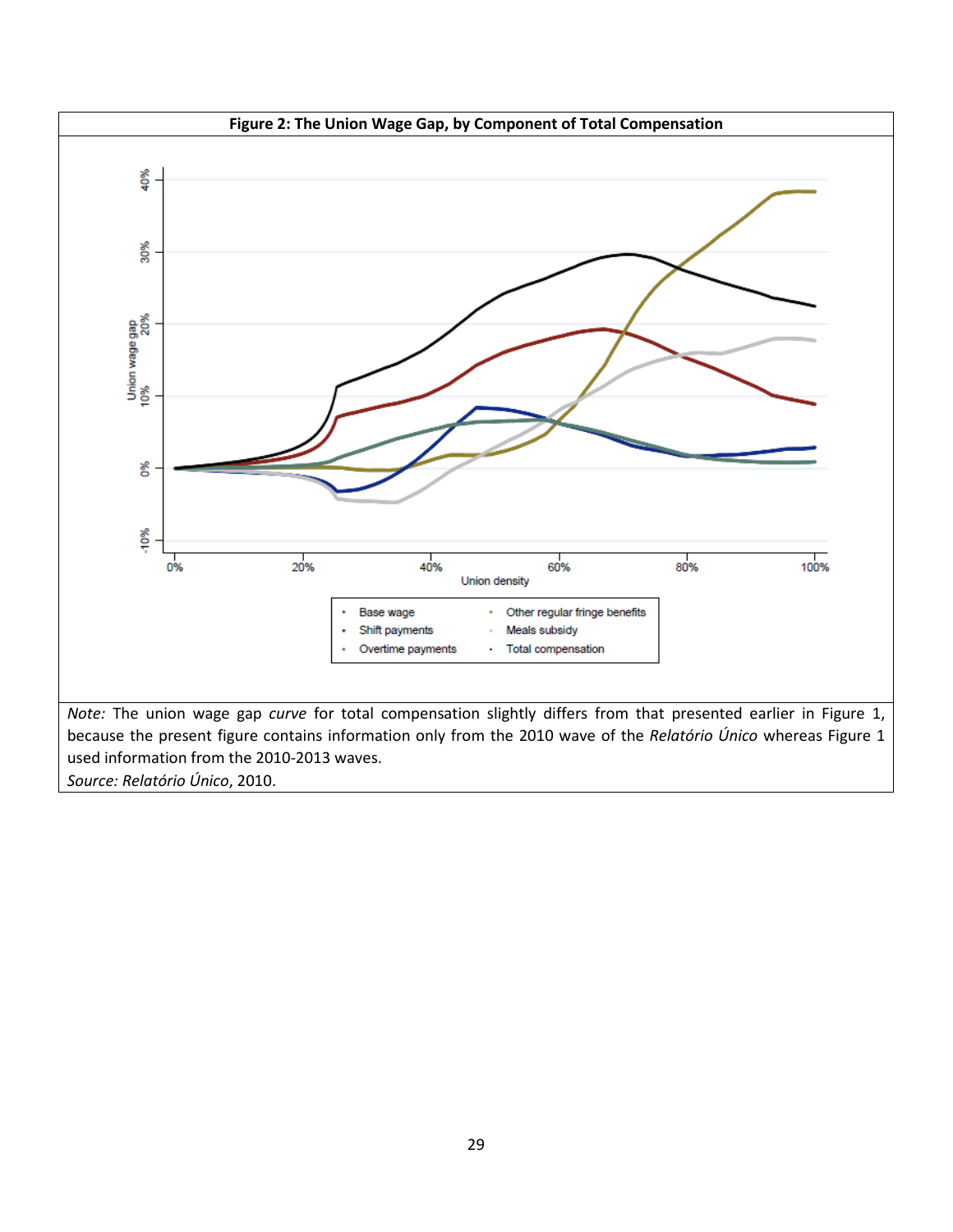| Table 2: The Conditional Decomposition of the OLS                   |             |  |
|---------------------------------------------------------------------|-------------|--|
| <b>Estimation of the Union Wage Gap for Total Compensation</b>      |             |  |
| Variables                                                           | Estimates   |  |
|                                                                     |             |  |
| <b>Estimated Union Wage Gap</b>                                     | $0.142***$  |  |
|                                                                     | (0.0116)    |  |
| Worker FE                                                           | $0.0136***$ |  |
|                                                                     | (0.00483)   |  |
| Job Title FE                                                        | 0.00802     |  |
|                                                                     | (0.00604)   |  |
| Firm FE                                                             | $0.119***$  |  |
|                                                                     | (0.00699)   |  |
| Full model coefficient                                              | 0.00143     |  |
|                                                                     | (0.00356)   |  |
| Notes: Decomposition based on Gelbach (2016). The base model        |             |  |
| includes as regressors a quadratic term in age, a quadratic term in |             |  |
| tenure, schooling dummies (10), a gender dummy, firm size           |             |  |
| dummies $(5)$ , and sector dummies $(25)$ .                         |             |  |
| Sources: Quadros de Pessoal 1986-2009; Relatório Único 2010-        |             |  |
| 2013.                                                               |             |  |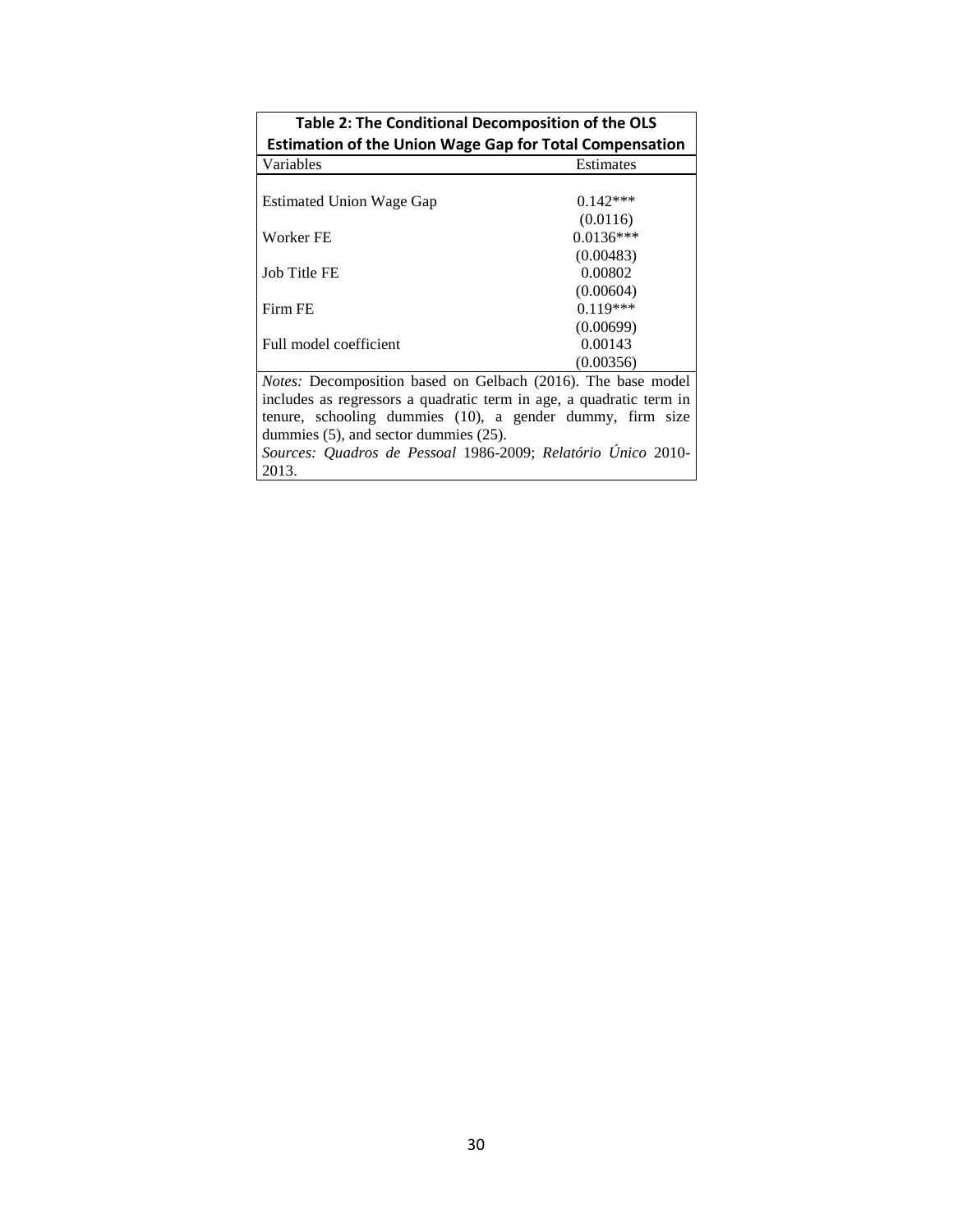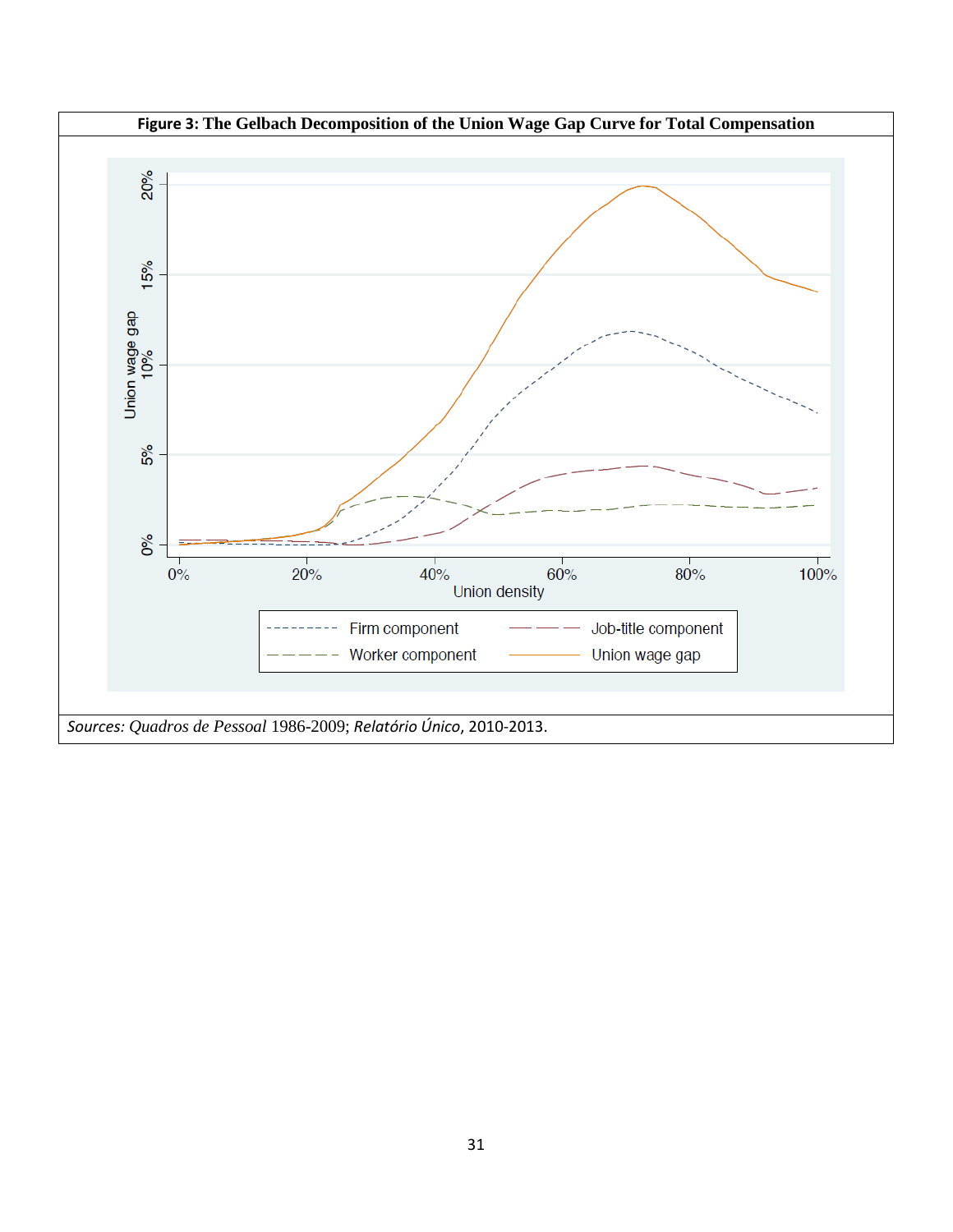| Variables                                                                                                                       | <b>Total Compensation</b> | Bargained wage | Wage cushion |
|---------------------------------------------------------------------------------------------------------------------------------|---------------------------|----------------|--------------|
| <b>Estimated Union Wage Gap</b>                                                                                                 | $0.142***$                | $0.272***$     | $-0.130***$  |
|                                                                                                                                 | (0.0116)                  | (0.0153)       | (0.0127)     |
| Worker FE                                                                                                                       | $0.0136***$               | 0.000438       | $0.0132***$  |
|                                                                                                                                 | (0.00483)                 | (0.000486)     | (0.00475)    |
| Job Title FE                                                                                                                    | 0.00802                   | $0.241***$     | $-0.235***$  |
|                                                                                                                                 | (0.00604)                 | (0.0151)       | (0.0135)     |
| Firm FE                                                                                                                         | $0.119***$                | $0.0175***$    | $0.101***$   |
|                                                                                                                                 | (0.00699)                 | (0.00444)      | (0.00693)    |
| Full model coefficient                                                                                                          | 0.00143                   | $0.0134***$    | $-0.00967**$ |
|                                                                                                                                 | (0.00356)                 | (0.00220)      | (0.00394)    |
| <i>Notes:</i> Decomposition based on Gelbach (2016). The base model includes as regressors a quadratic term in age, a quadratic |                           |                |              |
| term in tenure, schooling dummies (10), a gender dummy, firm size dummies (5), and sector dummies (25).                         |                           |                |              |

| Table 3: The Conditional Decomposition of the OLS Estimation of the Union Wage Gap for Total Compensation, |
|------------------------------------------------------------------------------------------------------------|
| the Bargained Wage, and the Wage Cushion                                                                   |

*Sources: Quadros de Pessoal* 1986-2009; *Relatório Único* 2010-2013.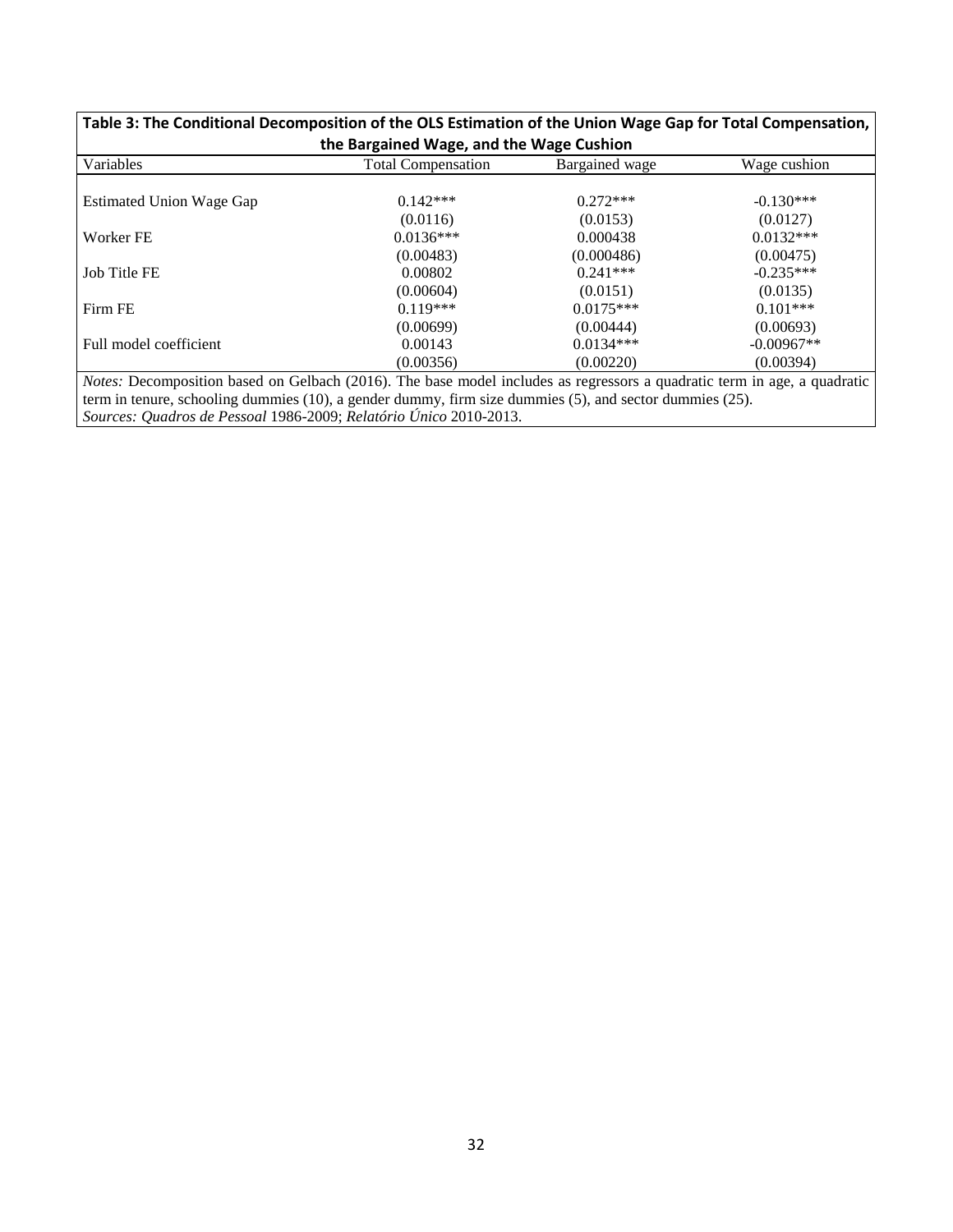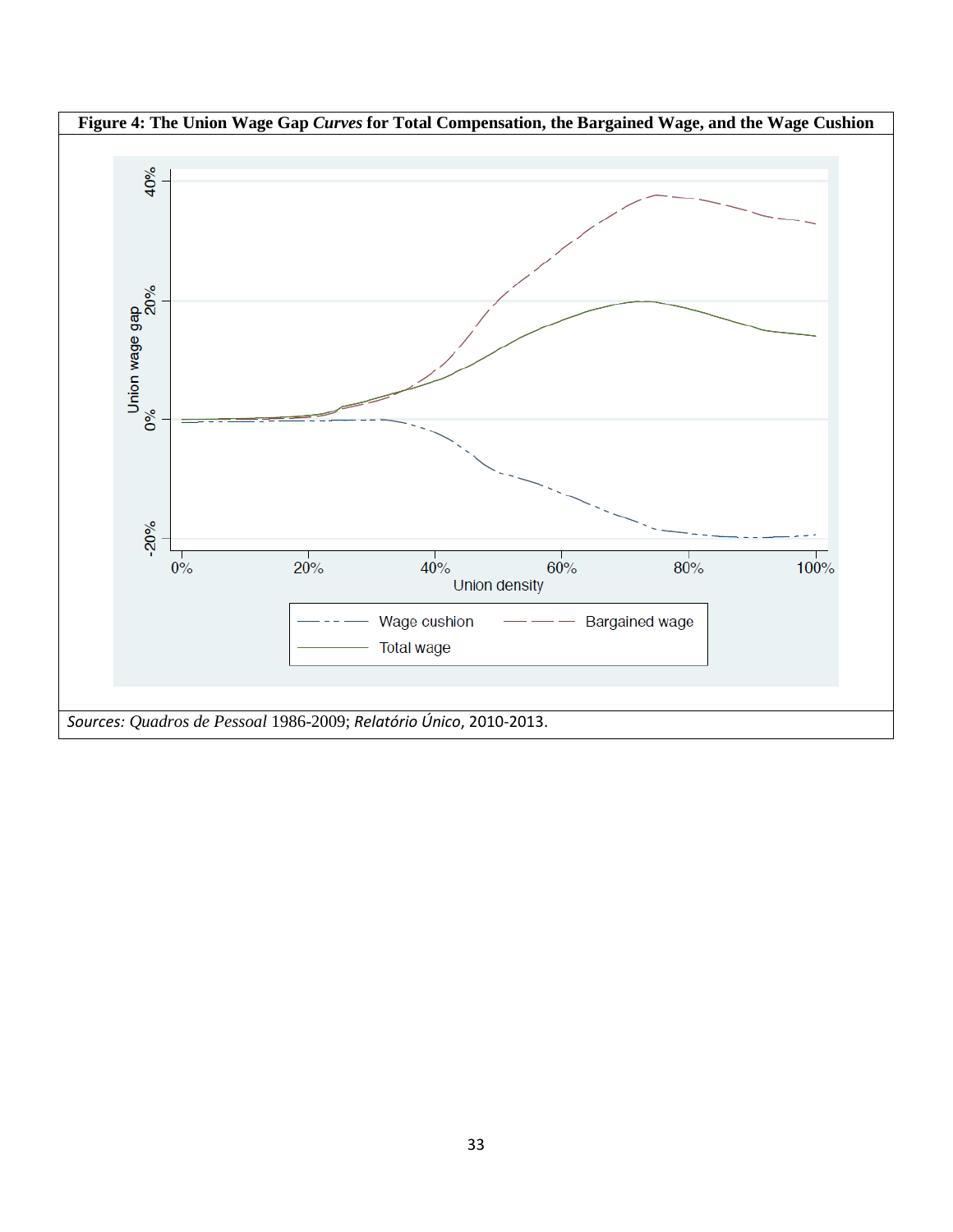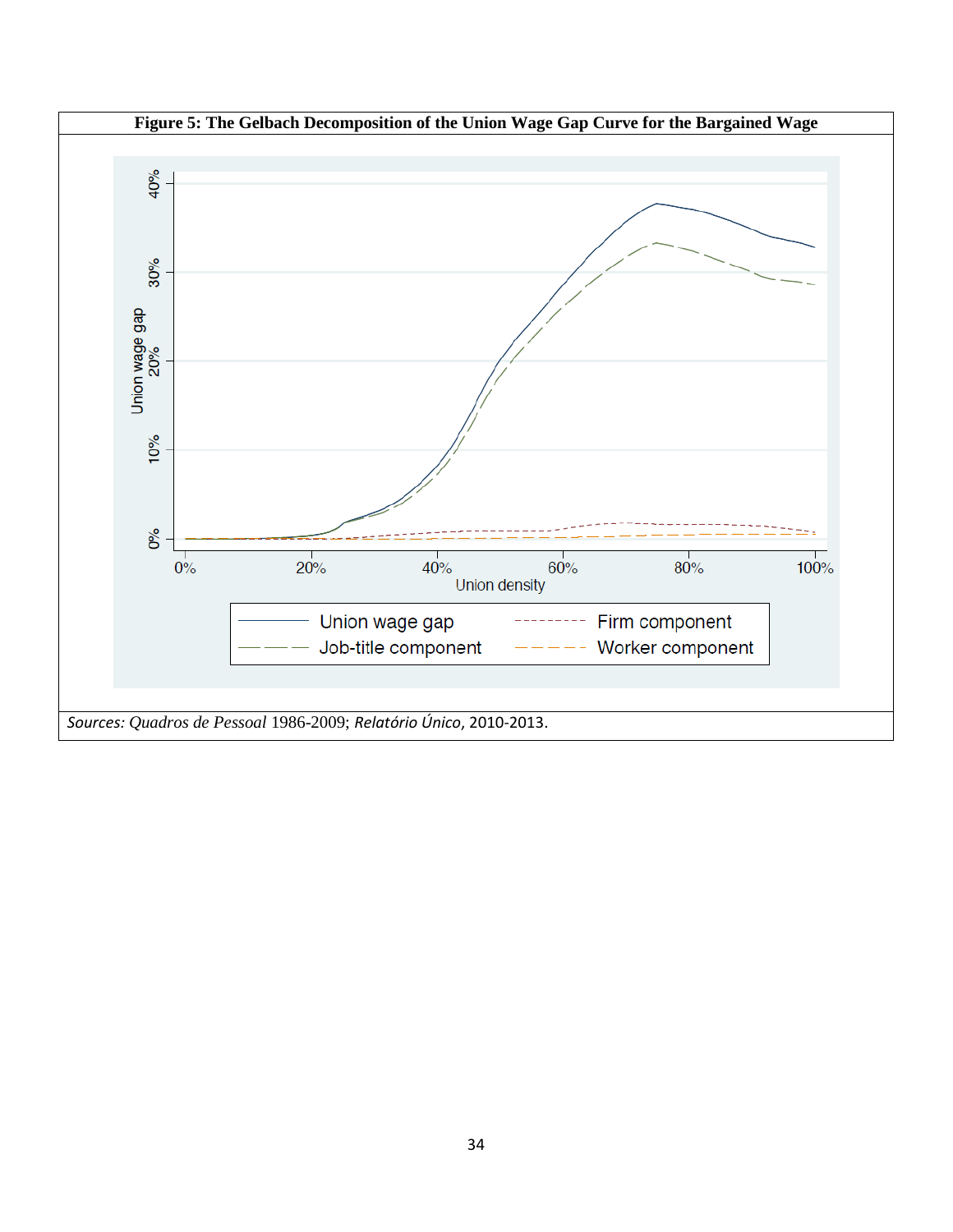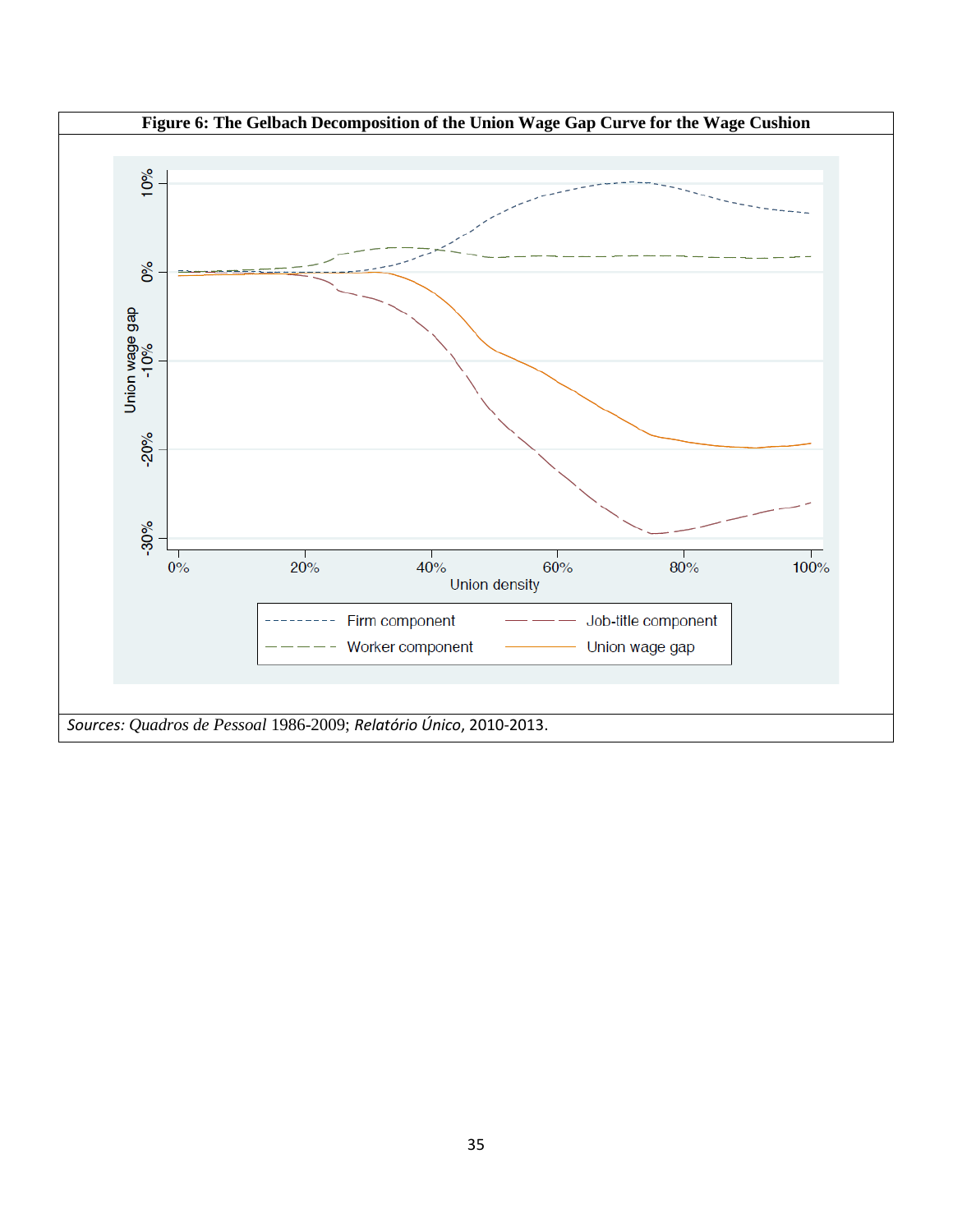| Table 4: The Conditional Decomposition of the OLS                   |            |  |  |
|---------------------------------------------------------------------|------------|--|--|
| <b>Estimation of the Union Wage Gap for Total</b>                   |            |  |  |
| <b>Compensation, Introducing a Job Match Component</b>              |            |  |  |
| Variables                                                           | Estimates  |  |  |
|                                                                     |            |  |  |
| <b>Estimated Union Wage Gap</b>                                     | $0.142***$ |  |  |
|                                                                     | (0.0116)   |  |  |
| <b>Match FE</b>                                                     | $0.134***$ |  |  |
|                                                                     | (0.00899)  |  |  |
| Job Title FE                                                        | $0.00885*$ |  |  |
|                                                                     | (0.00518)  |  |  |
| Full model coefficient                                              | $-0.00140$ |  |  |
|                                                                     | (0.00330)  |  |  |
| <i>Notes:</i> Decomposition based on Gelbach (2016). The base model |            |  |  |
| includes as regressors a quadratic term in age, a quadratic term in |            |  |  |
| tenure, schooling dummies (10), a gender dummy, firm size           |            |  |  |
| dummies $(5)$ , and sector dummies $(25)$ .                         |            |  |  |
| Sources: Quadros de Pessoal 1986-2009; Relatório Único 2010-        |            |  |  |
| 2013.                                                               |            |  |  |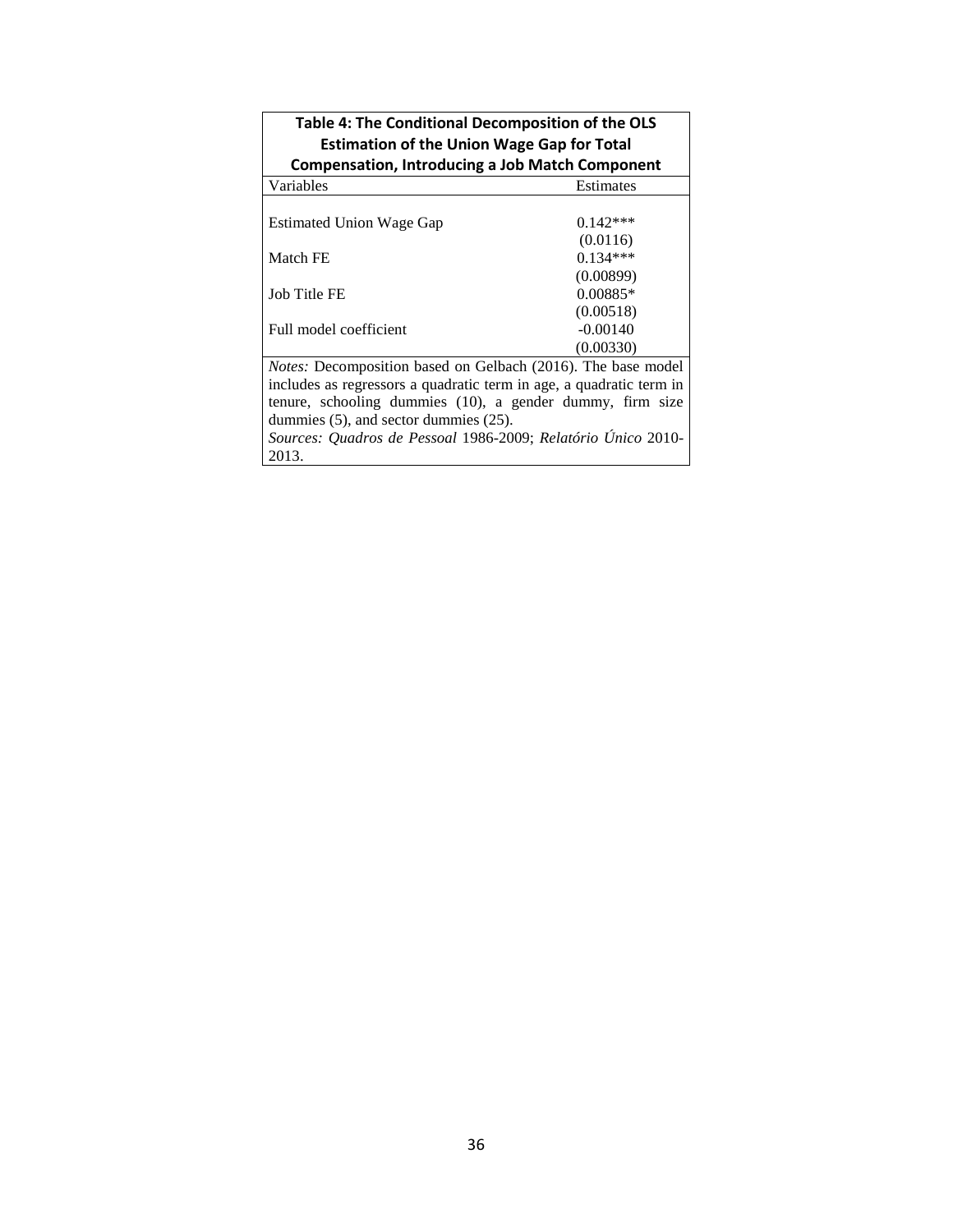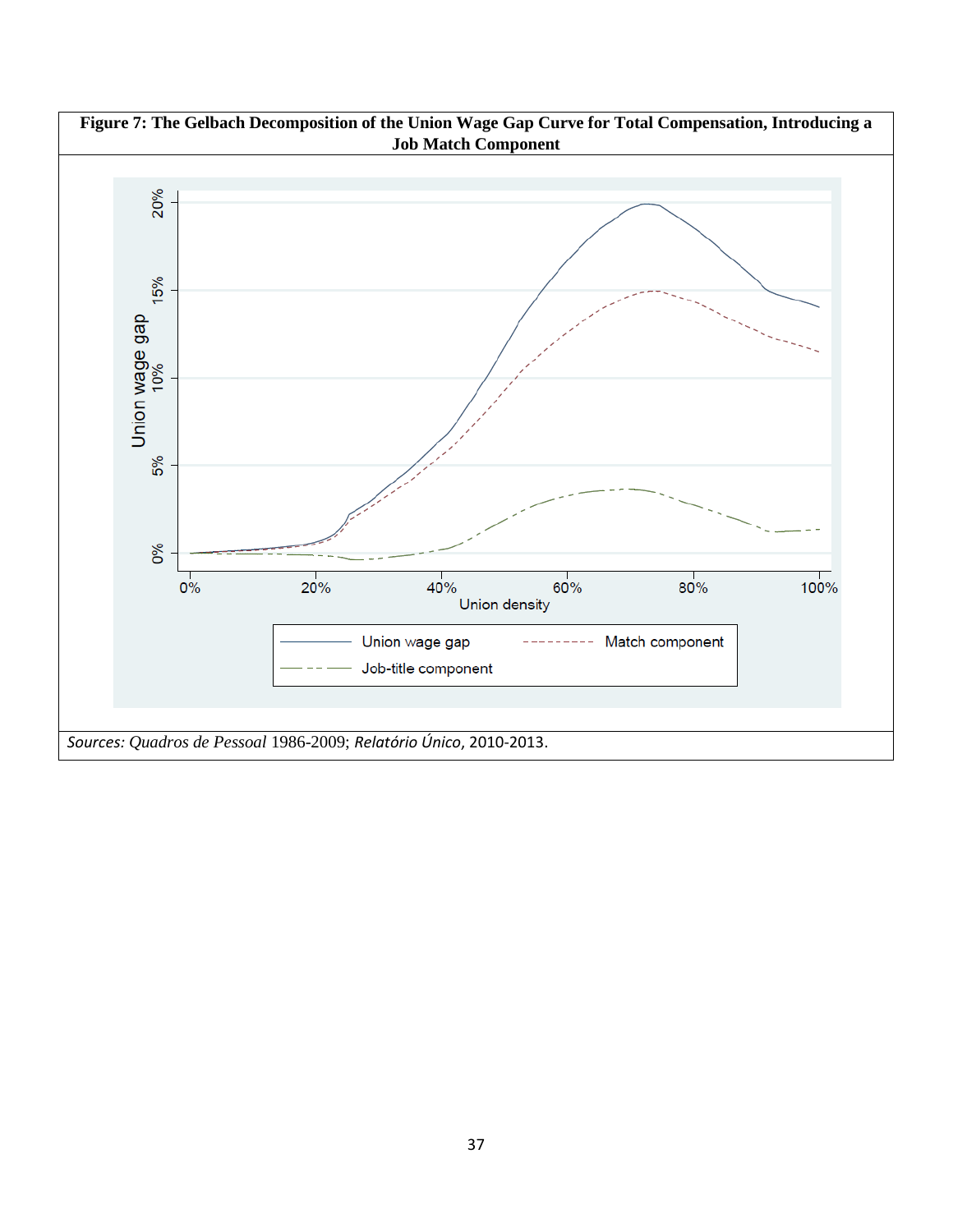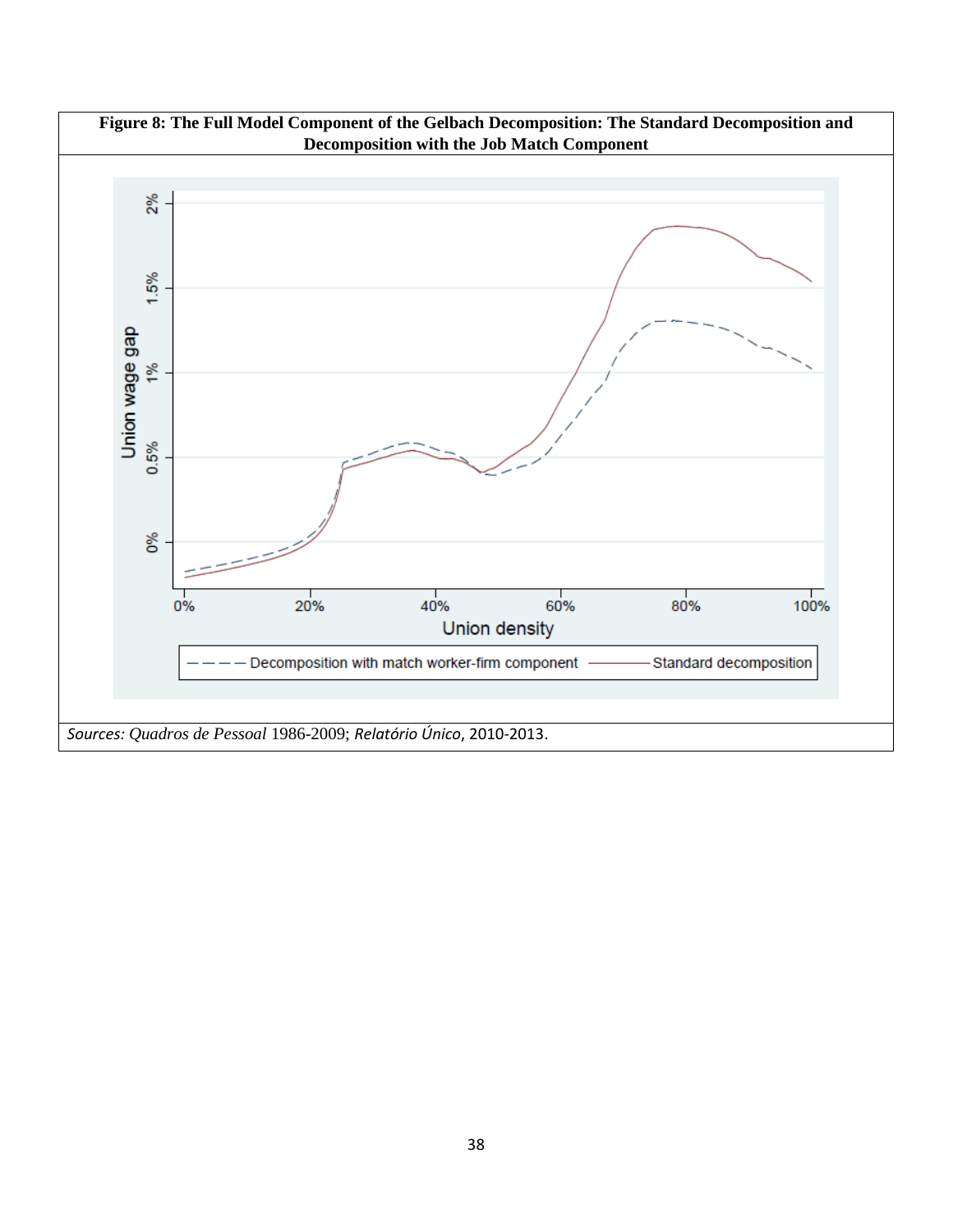| Table 5: The Conditional Decomposition of the OLS                   |               |  |  |
|---------------------------------------------------------------------|---------------|--|--|
| <b>Estimation of the Union Wage Gap for Total Compensation,</b>     |               |  |  |
| with Fixed Effects Estimated Controlling for Union Density          |               |  |  |
| Variables                                                           | Estimates     |  |  |
|                                                                     |               |  |  |
| <b>Estimated Union Wage Gap</b>                                     | $0.113***$    |  |  |
|                                                                     | (0.0131)      |  |  |
| Worker FE                                                           | $0.0262***$   |  |  |
|                                                                     | (0.00788)     |  |  |
| Job Title FE                                                        | $0.00305***$  |  |  |
|                                                                     | (0.00628)     |  |  |
| Firm FE                                                             | $0.0916***$   |  |  |
|                                                                     | (0.0104)      |  |  |
| Full model coefficient                                              | $-0.00778***$ |  |  |
|                                                                     | (0.00219)     |  |  |
| <i>Notes:</i> Decomposition based on Gelbach (2016). The base model |               |  |  |
| includes as regressors a quadratic term in age, a quadratic term in |               |  |  |
| tenure, schooling dummies (10), a gender dummy, firm size           |               |  |  |
| dummies (5), and sector dummies (25).                               |               |  |  |
| Source: Relatório Único 2010-2013.                                  |               |  |  |